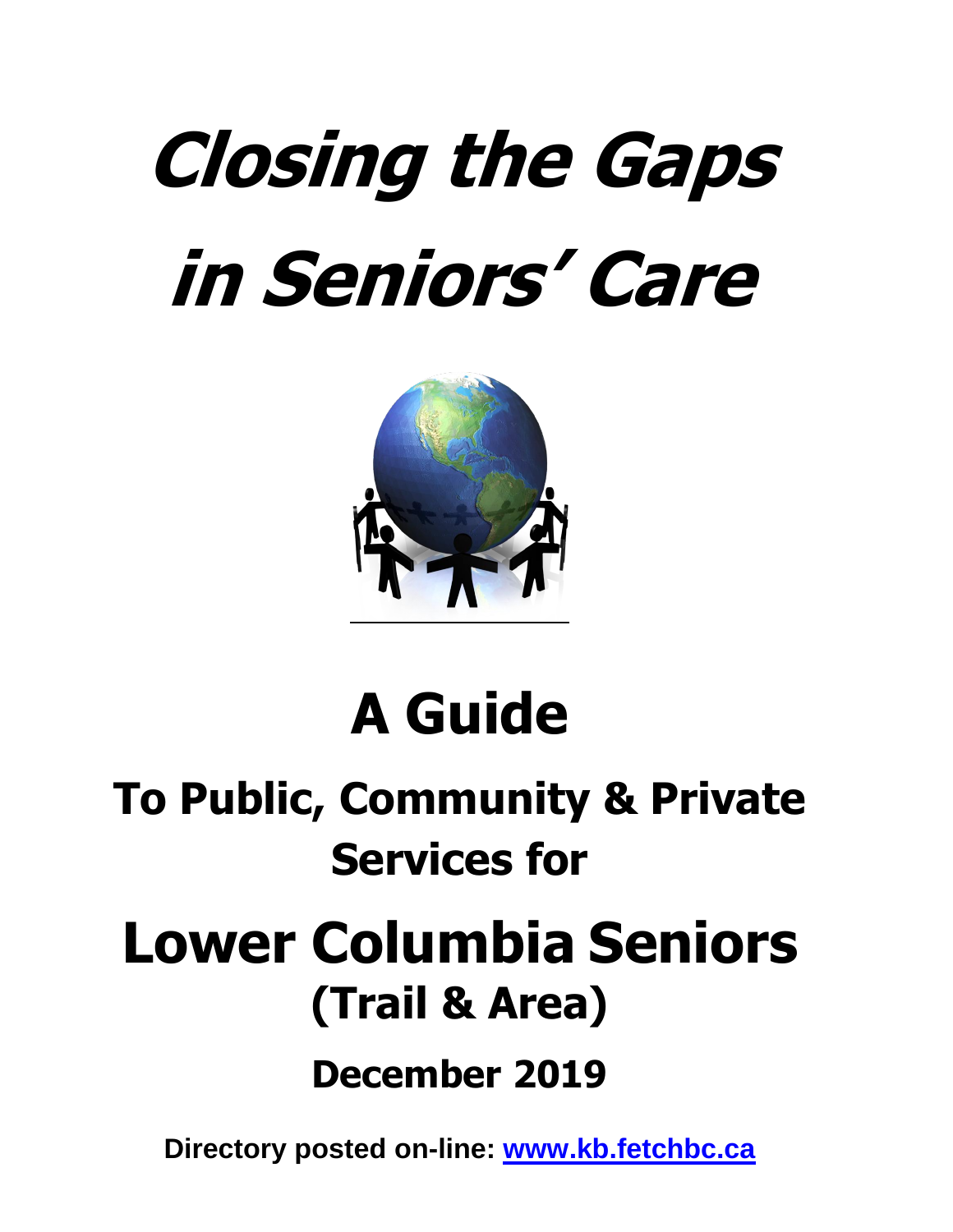#### **This Seniors' Services Guide was Funded and Developed by:**

- ❖ Interior Health Authority
- ❖ KB FETCH, Trail FAIR Centre Society

#### **Disclaimer:**

This Guide lists a number of publicly funded (government & non-profit) and privately operated, for-profit, services.

However, please note that we are NOT able to endorse or recommend specific services listed in this Guide. While many publicly funded services are externally evaluated and required to meet rigorous standards, we strongly suggest that, prior to hiring a privately funded service provider, references be checked and clear agreements made re fees, service expectations, and so on.

 website: [www.bbb.org/mbc](http://www.bbb.org/mbc) or phone: 1-888-803-1222For more information, go to the **Better Business Bureau of Mainland BC**

#### *FOR MORE DETAILED INFORMATION about a wide variety of*

*services and resources in the Kootenay Boundary region go to the* 

*Kootenay Boundary FETCH website: [www.kb.fetchbc.ca](http://www.kb.fetchbc.ca/)*

*To SUGGEST additions, changes and corrections for future editions of* 

*this Directory:*

**CALL or EMAIL**

**The KB FETCH Office: 250-364-2326-ext 386 / [S.Chatelier@trailfair.ca](mailto:S.Chatelier@trailfair.ca)**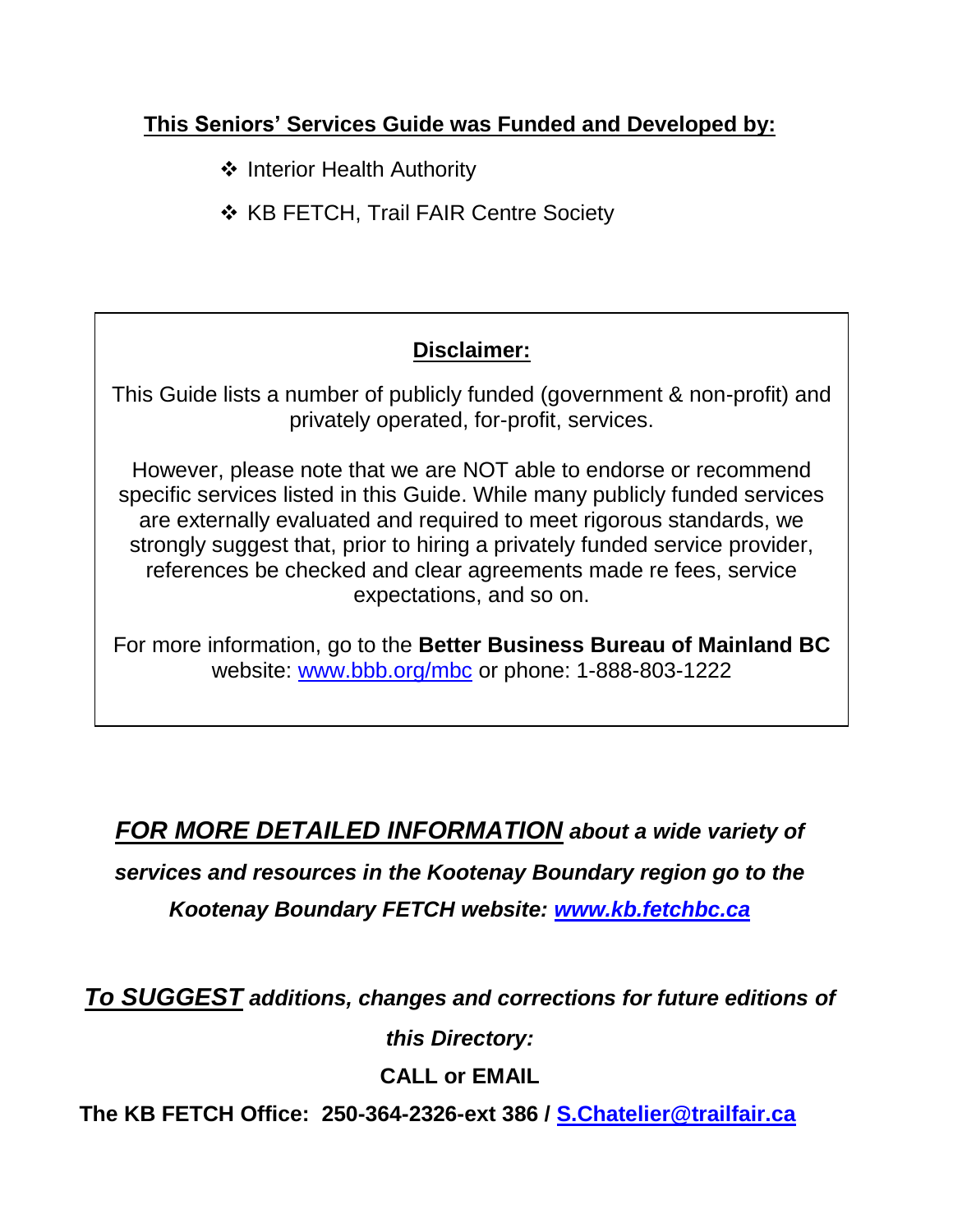#### **Contents:**

|           |                                                             | Page: |
|-----------|-------------------------------------------------------------|-------|
|           |                                                             |       |
| $\bullet$ |                                                             |       |
| $\bullet$ |                                                             |       |
|           |                                                             |       |
|           |                                                             |       |
|           |                                                             |       |
|           |                                                             |       |
| $\bullet$ |                                                             |       |
| $\bullet$ | Health Care Services: Local Interior Health  8              |       |
| $\bullet$ | Health Care: Navigation / Support / Complaints9             |       |
| $\bullet$ |                                                             |       |
| $\bullet$ |                                                             |       |
| $\bullet$ |                                                             |       |
|           |                                                             |       |
| $\bullet$ |                                                             |       |
|           |                                                             |       |
|           |                                                             |       |
|           |                                                             |       |
| $\bullet$ |                                                             |       |
|           | Seniors' Activities / Community Coordination & Info 15      |       |
| $\bullet$ | Support, Info Lines & Groups for Specific Conditions16 - 19 |       |
|           |                                                             |       |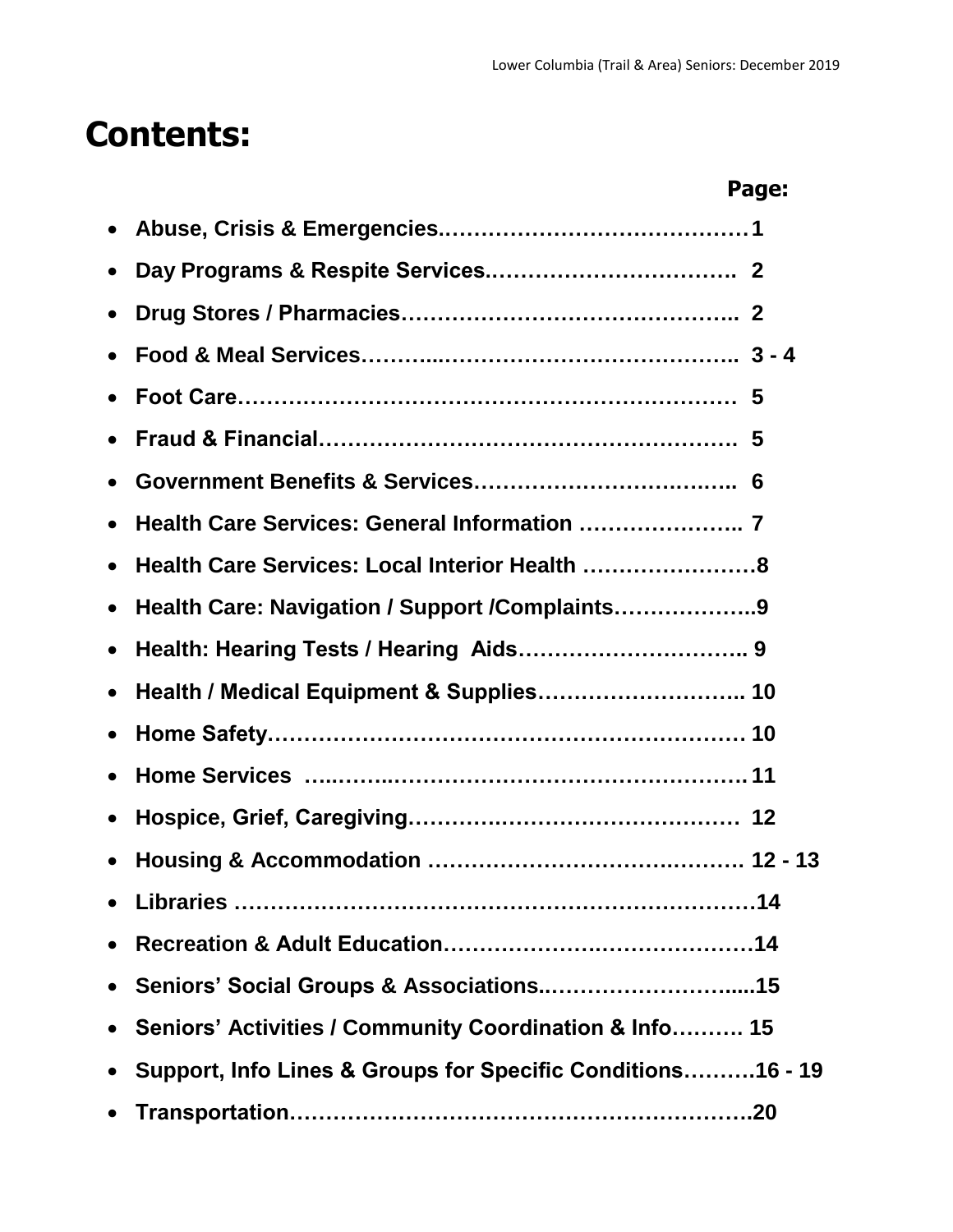#### **ABUSE, CRISIS & EMERGENCIES**

| <b>Emergency (Ambulance, Fire, Police)</b>                                                                                                                                                                                | 911                  |
|---------------------------------------------------------------------------------------------------------------------------------------------------------------------------------------------------------------------------|----------------------|
| <b>Interior Crisis Line Network</b><br><b>Serves the West Kootenay Boundary</b><br>Call 24/7 for information about community services, assistance,<br>support in a crisis, or concerns about the safety of another senior | 1-888-353-2273       |
| <b>Seniors Abuse &amp; Information Line (SAIL)</b><br>www.bcceas.ca<br>8am to 8pm, 7 days a week, excluding statutory holidays                                                                                            | 1-866-437-1940       |
| Speak to a trained professional about senior abuse or mistreatment &<br>be referred to an appropriate resource                                                                                                            |                      |
| <b>Report Concerns re Possible Elder Abuse or Neglect to:</b>                                                                                                                                                             |                      |
| <b>Adult Abuse &amp; Neglect Report Line</b><br>Mon-Fri: 8:30am-4:30pm                                                                                                                                                    | 1-844-870-4754       |
| <b>Trail Area Home Health Services</b>                                                                                                                                                                                    | 250-364-6230         |
| <b>Mental Health &amp; Substance Use Services</b><br>$\bullet$                                                                                                                                                            | 250-364-6262         |
| <b>Trail Area RCMP</b> (re a crime)                                                                                                                                                                                       | 250-364-2566         |
| <b>RCMP Victim Services Program</b>                                                                                                                                                                                       | 250-368-2184         |
| Offers victims of crime & tragedy with crisis intervention, emotional                                                                                                                                                     |                      |
| support, practical assistance, justice system information, court                                                                                                                                                          | 1-800-563-0808       |
| orientation and referrals                                                                                                                                                                                                 | (after office hours) |
| <b>Specialized Victim Assistance Program</b>                                                                                                                                                                              | 250-364-2326         |
| Offers victims of elder abuse, sexual assault or family violence with                                                                                                                                                     | <b>Ext 234</b>       |
| crisis intervention, support, assistance, justice system & legal aid<br>information, court orientation & referrals                                                                                                        |                      |
| <b>WINS Transition House</b>                                                                                                                                                                                              | 250-364-1543         |
| 24/7 free confidential services for women. Includes provision of safe                                                                                                                                                     |                      |
| shelter & outreach support for women (their children & pets)                                                                                                                                                              |                      |
| experiencing domestic abuse, violence & threats                                                                                                                                                                           |                      |
| La Nina Winter Shelter Community Inclusion Centre, 1458 Bay Avenue                                                                                                                                                        | 250-368-3391         |
| Open 9pm to 8am from November to March only                                                                                                                                                                               |                      |
| Operated by Career Development Services (CDS)<br><b>CDS Office</b>                                                                                                                                                        | 250-364-1104         |
| <b>Beaver Valley Community Response Network (CRN)</b><br>Jayme                                                                                                                                                            | 250-367-7428         |
| Organizes prevention and education activities to help end abuse,<br>neglect and self-neglect of adults in BC http://www.bccrns.ca                                                                                         |                      |
|                                                                                                                                                                                                                           |                      |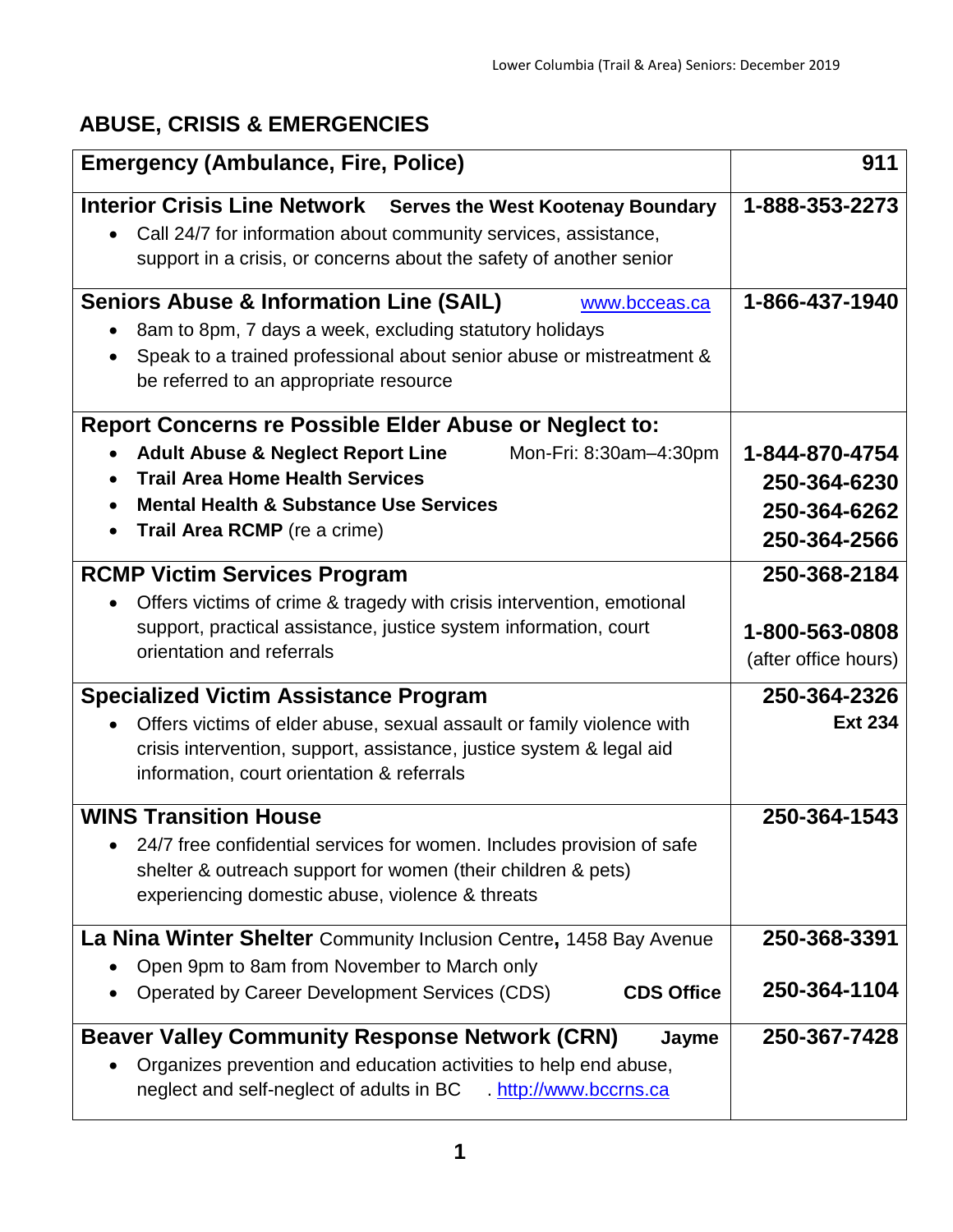#### **DAY PROGRAMS & RESPITE SERVICES**

| Seniors Balance Class Trail Leisure Centre, 1875 Columbia Ave                                                |              |
|--------------------------------------------------------------------------------------------------------------|--------------|
| Drop-in (for a small fee): Sept to June: Tuesdays 1:00 – 2:00pm<br>$\bullet$                                 | 250-364-0888 |
| Call Centre to confirm details or for info re other seniors' programs<br>$\bullet$                           |              |
| <b>Bridges Day Program: Columbia View Lodge</b><br>2920 Laburnum Drive                                       |              |
| Referral needed from a Home Health Clinician<br><b>Intake/Assessment</b><br>$\bullet$                        | 250-364-6224 |
| at Home Health Services, Kiro Wellness Centre                                                                |              |
| For program information call Columbia View Lodge<br><b>Sandy</b><br>$\bullet$                                | 250-364-5357 |
| Respite at Columbia View Lodge & Poplar Ridge Pavilion                                                       |              |
|                                                                                                              |              |
| Referral needed from a Home Health Clinician at Home Health<br>$\bullet$                                     |              |
| <b>Intake /Assessment</b><br>Services, Kiro Wellness Centre                                                  | 250-364-6224 |
| See Page 11: Home Services for a list of service providers who may<br>offer day activities and / or respite. |              |

#### **DRUG STORES / PHARMACIES**

| Loblaws Pharmacy Waneta Plaza, Trail                       | 250-368-8544<br>(delivery to Rosewood) |
|------------------------------------------------------------|----------------------------------------|
| <b>Fruitvale IDA Pharmacy</b> 1942 Main Street, Fruitvale  | 250-367-9331<br>(delivery)             |
| Alpine Drug Mart-IDA 2060 Columbia Ave, Rossland           | 250-362-5622                           |
| <b>Pharmachoice</b> 1101 Dewdney, Trail                    | 250-364-1993                           |
| <b>Pharmasave</b> 1280 Cedar Avenue, Trail                 | 250-368-3363<br>(delivery)             |
| <b>Safeway Pharmacy</b> 1599 2 <sup>nd</sup> Avenue, Trail | 250-368-3790<br>(delivery)             |
| <b>Shoppers Drug Mart</b> 1305 Cedar, Avenue, Trail        | 250-368-3341<br>(delivery)             |
| <b>Wal-Mart Pharmacy Marcolin Drive, Trail</b>             | 250-364-2707                           |
|                                                            |                                        |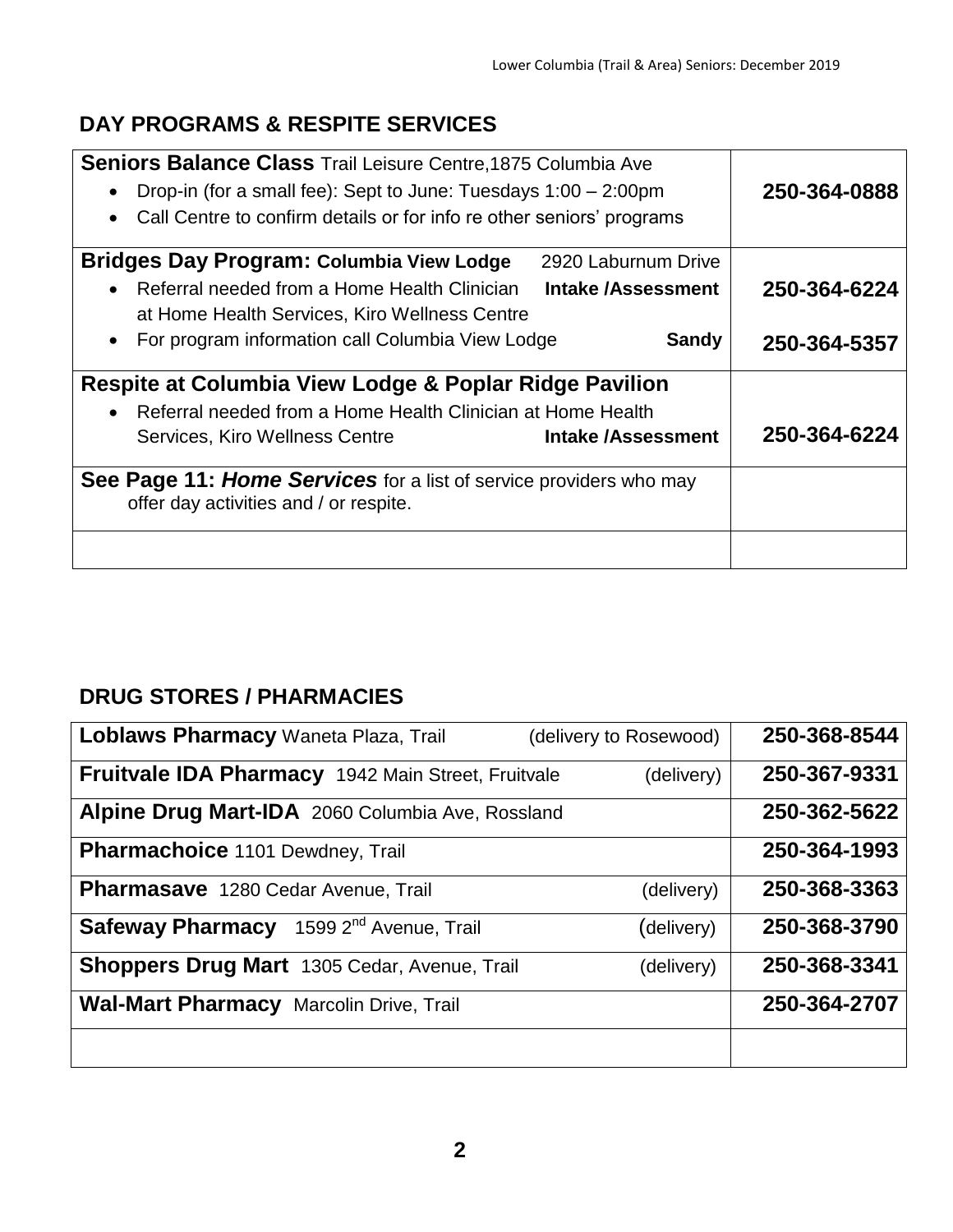#### **FOOD & MEAL SERVICES**

#### **FOOD BANKS**

| <b>Fruitvale:</b> 1841 B Hwy 3B (Note: New location)<br><b>Melva</b>           | 250-367-6481 |
|--------------------------------------------------------------------------------|--------------|
| • BV residents only; Thursdays (phone by Wed for appointment)                  |              |
| <b>Rossland:</b> Arena back entrance: 1860 Second Avenue<br><b>Maureen</b>     | 250-362-7635 |
| Residents only; Tues:10am to noon; Mon evenings: 5 to 7pm Colleen<br>$\bullet$ | 250-362-9502 |
| Trail Salvation Army: 730 Rossland Avenue                                      | 250-364-0445 |
| By appointment only: Monday to Friday<br>$\bullet$                             |              |
| <b>Trail United Church: Basement</b> ; 1300 Pine Avenue                        | 250-368-3225 |
| Tuesdays (except 2 <sup>nd</sup> Tuesday): 9:30am - noon<br>$\bullet$          |              |

#### **DROP-IN**

| <b>Beaver Valley Seniors' Coffee Club</b>                                         | <b>Fruitvale Village Office</b> | 250-367-7551 |
|-----------------------------------------------------------------------------------|---------------------------------|--------------|
| • 2 <sup>nd</sup> Monday /month at 10:30: Fruitvale Memorial Centre 1968 Main St. |                                 |              |
| Phone or go to: www.village.fruitvale.bc.ca/content/age-friendly<br>$\bullet$     |                                 |              |
| Kate's Kitchen Breakfast & Drop-In 730 Rossland Ave                               |                                 | 250-364-0445 |
| Breakfast & Drop-in: October to June: Mon - Fri: 8:30 - 11:30am<br>$\bullet$      |                                 |              |
| St. Andrews Anglican Church (lower hall) 1347 Pine Avenue, Trail                  |                                 | 250-368-5581 |
| • 2 <sup>nd</sup> Tuesday / month: 10am- 12 noon; coffee, food & conversation     |                                 |              |
| <b>Women's Drop-in: 352 Rossland Avenue, Trail</b>                                |                                 | 250-364-1543 |
| Tuesday afternoons: 1 to 3pm; snacks, socializing, free clothing<br>$\bullet$     |                                 |              |

#### **FOOD SHOPPING SERVICES**

*Unless specified, there is a charge for this service*

| <b>Liberty Foods</b> - Will deliver Monday, Wednesday & Fridays to local<br>Fruitvale residents including to Mountain Side Village & Beaver Valley Manor | 250-367-9911 |
|----------------------------------------------------------------------------------------------------------------------------------------------------------|--------------|
| <b>Safeway</b> - Can arrange delivery in emergency or special circumstances                                                                              | 250-368-8710 |
| See Page 11: Home Services for a list of service providers who may be<br>able to help with shopping                                                      |              |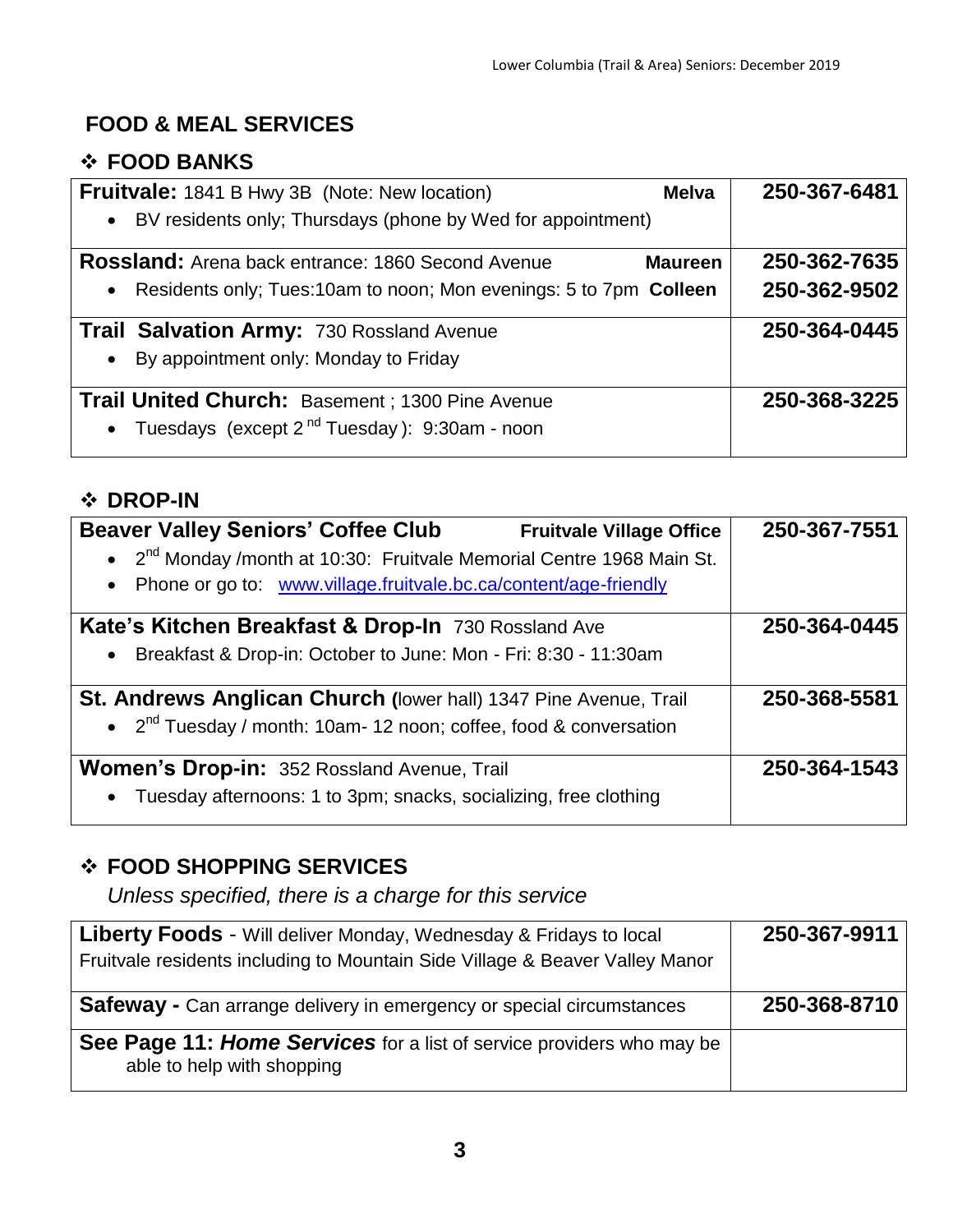#### **FOOD & MEAL SERVICES (continued)**

*Unless specified, there is a charge for these programs*

#### **FROZEN / HOT MEALS: Delivered / Pick Up**

| <b>Dinners at Home</b> Pre-order and pick up:                        |              |
|----------------------------------------------------------------------|--------------|
| <b>Columbia View Lodge 2920 Laburnum Drive, Trail</b><br>Dawne       | 250-231-2947 |
| <b>Gift Shop Kootenay Boundary Regional Hospital, Trail</b>          | 250-364-3311 |
| <b>Other Frozen Meals Suppliers</b> (in addition to Grocery Stores)  |              |
| Legion Auxiliary (Frozen Meat Pies) 2141 Columbia Ave, Trail         | 250-364-1422 |
| • Marino Wholesale 1883 Fifth Avenue, Trail                          | 250-368-6955 |
| <b>Meals on Wheels</b><br>provided by Salvation Army Family Services |              |
| Order: Tuesday & Thursday: 9am to 2:30pm<br>$\bullet$                | 250-368-3515 |
| • Hot meals delivered to Fruitvale, Montrose, Trail & Warfield       |              |

#### **MEAL PROGRAM**

| Beaver Valley: Seniors' Monthly Toonie Lunches Village Office                        | 250-367-7551 |
|--------------------------------------------------------------------------------------|--------------|
| Pre-registration required. Phone or check the Age Friendly calendar for<br>$\bullet$ |              |
| more details: www.village.fruitvale.bc.ca/content/age-friendly                       |              |
| Lunches at the Fruitvale Memorial Centre 1968 Main St<br>$\bullet$                   |              |
| <b>Trail: Downtown Residents' Free Dinner United Church, 1300 Pine</b>               | 250-368-3225 |
| 3 <sup>rd</sup> Sunday / month at 5pm from September to June<br>$\bullet$            |              |
| Check with the church to confirm the date.<br>$\bullet$                              |              |
| <b>Trail: Kate's Kitchen</b> Salvation Army Family Services, 730 Rossland Ave        | 250-364-0445 |
| Low cost meals throughout the year:                                                  |              |
| Mon, Tues, Wed & Fri: 11:30am - 1:45pm<br>$\circ$                                    |              |
| Thurs: $4:30 \text{pm} - 5:45 \text{pm}$<br>$\circ$                                  |              |
| Breakfast / Drop-in: October to June: Mon - Fri: 8:30 - 11:30am                      |              |
| <b>Trail: Community Meal Services</b>                                                | 250-364-5765 |
| Location: Senior Citizen's Association Centre, 925 Portland St<br>$\bullet$          |              |
| Food prepared by Selkirk College Food Program                                        |              |
| Low cost lunches: mid-September to end of April:                                     |              |
| Wed & Thurs: 11am - 1:00pm; Fri: 11am to 12:30pm<br>$\circ$                          |              |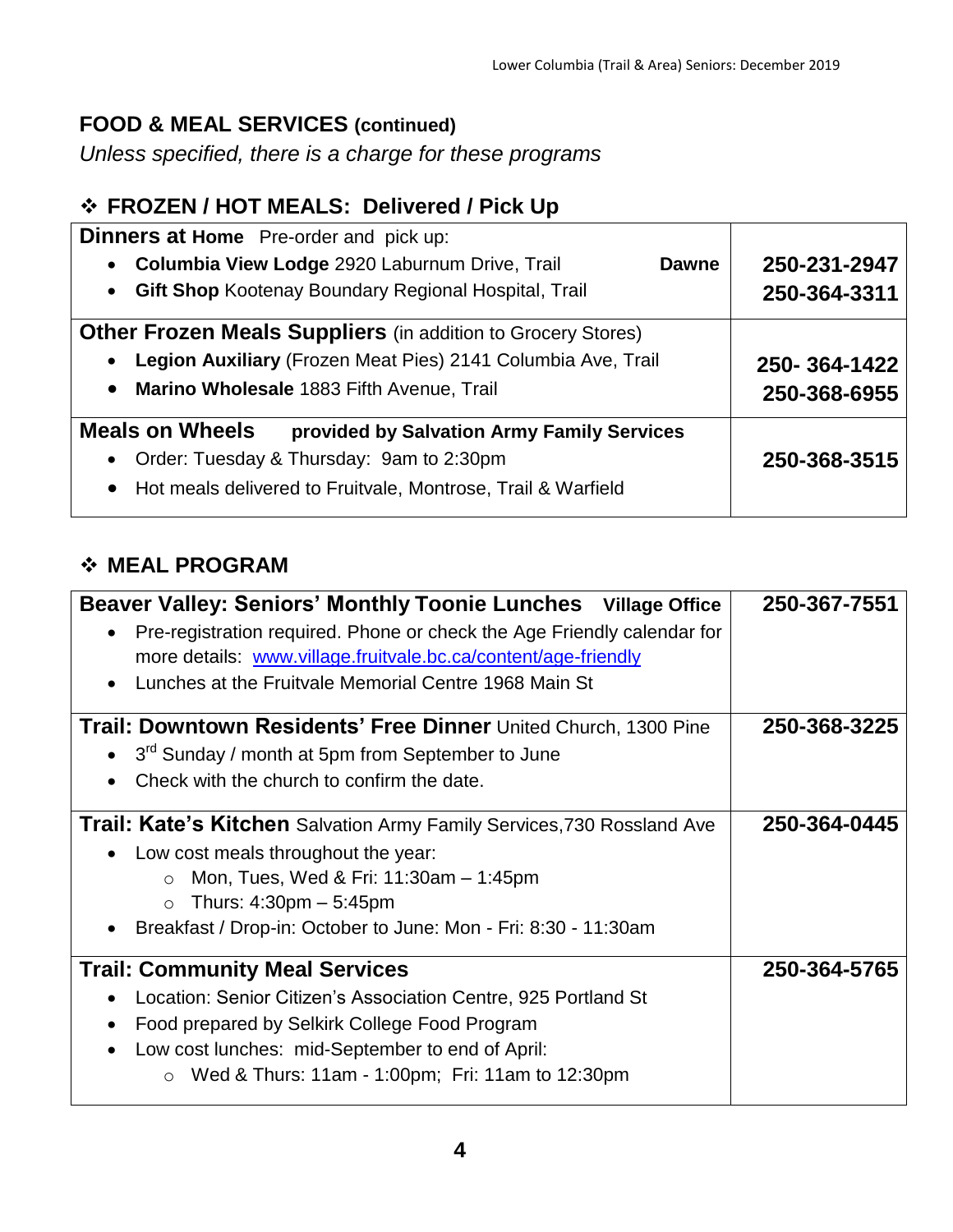#### **FOOT CARE**

*When phoning, be persistent; these services are in high demand!*

| Dr Alumbaugh Podiatrist 2033 Columbia Avenue, Castlegar                       |                            | 250-304-4792   |
|-------------------------------------------------------------------------------|----------------------------|----------------|
| Wednesdays: Clinic at Kootenay Columbia Therapeutics 1686 2 <sup>nd</sup> Ave |                            | 250-364-1516   |
| <b>Bayshore Home Health</b>                                                   | www.bayshore.ca            | 1-877-717-7528 |
| <b>Bees Knees Foot Care</b>                                                   | <b>Angela Lamoureux</b>    | 250-512-7627   |
| <b>Best Foot Forward Foot Care</b>                                            |                            | 250-231-2524   |
| Donna Tjader                                                                  |                            | 250-367-7263   |
| <b>Janet Bruce</b>                                                            |                            | 250-365-3926   |
| <b>Judi's Foot Care</b>                                                       |                            | 250-362-5627   |
| <b>Kootenay Foot Care</b>                                                     | <b>Kelly Legere</b>        | 250-608-0998   |
| <b>Loretta Davidson</b>                                                       |                            | 250-365-2511   |
| <b>Neighborhood Nursing</b>                                                   | www.neighborhoodnursing.ca | 250-693-2299   |
| <b>Step Forward Foot Care</b>                                                 | <b>Renee Hofsink</b>       | 250-231-7618   |
| <b>Ten Digit Foot Care</b>                                                    |                            | 250-693-5470   |

#### **FRAUD & FINANCIAL**

| <b>Banking</b>                                                                                                                                             |                                |
|------------------------------------------------------------------------------------------------------------------------------------------------------------|--------------------------------|
| Contact your Bank or Credit Union to set up services such as<br>$\bullet$                                                                                  |                                |
| Automatic Deposit, Bill Paying, Internet, Telephone Banking.                                                                                               |                                |
| <b>Better Business Bureau of Mainland BC</b><br>www.bbb.org/mbc                                                                                            | 1-888-803-1222                 |
| Provides a number of services including information about a business,<br>$\bullet$<br>scam warnings and receiving complaints.                              |                                |
| Open: Monday to Thursday: 9am - 3pm; 24 hour automated line<br>$\bullet$                                                                                   |                                |
| <b>Trail Area RCMP</b>                                                                                                                                     |                                |
| Contact re any concerns regarding possible financial abuse<br>$\bullet$<br>Contact Canadian Anti-Fraud Centre re any scams or suspected fraud<br>$\bullet$ | 250-364-2566<br>1-888-495-8501 |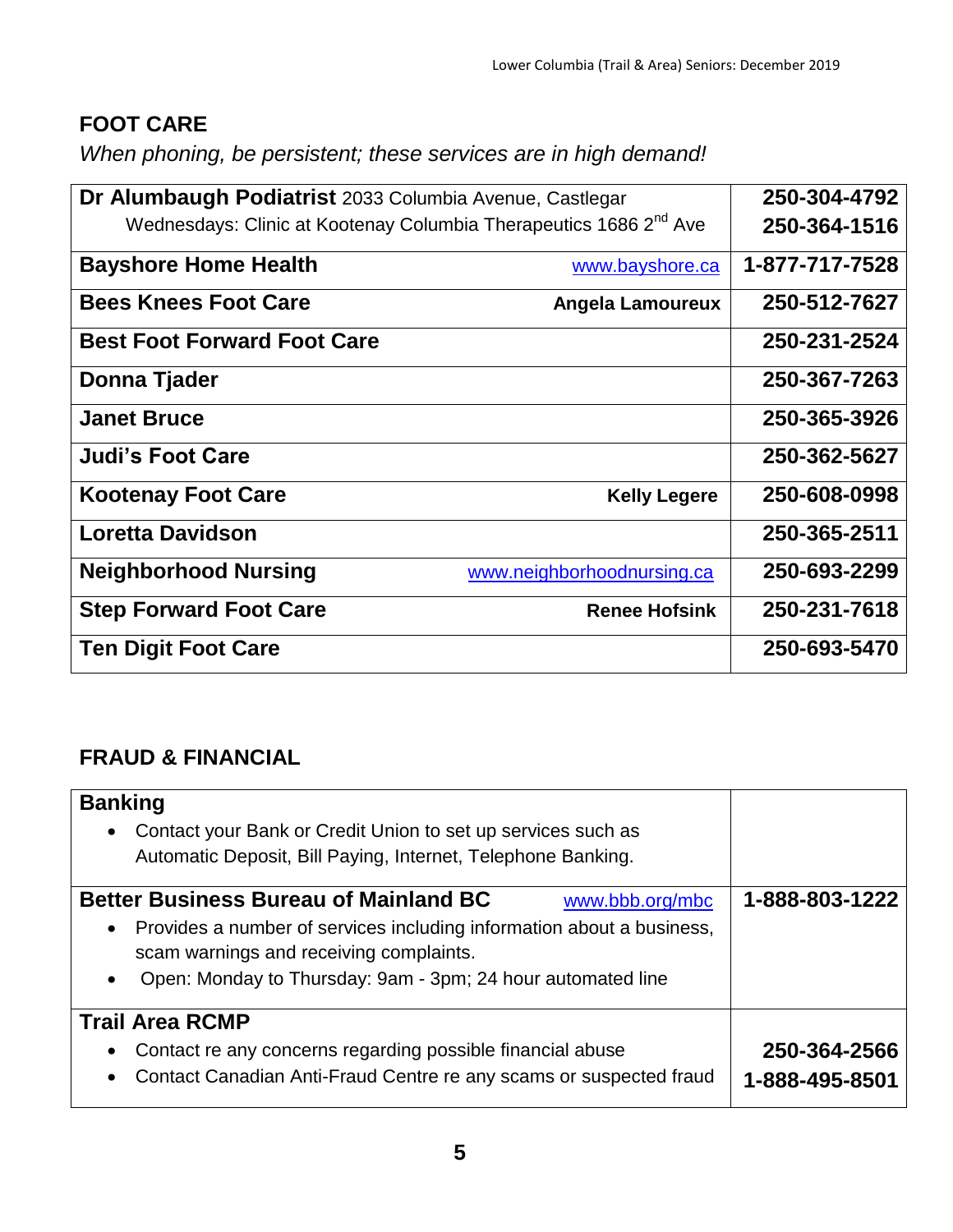#### **GOVERNMENT BENEFITS & SERVICES: CONTACTS & SUPPORT**

| <b>Advocacy Program</b><br><b>Naomi</b>                                               | 250-364-2326   |
|---------------------------------------------------------------------------------------|----------------|
| Trail FAIR Centre, 2079 Columbia Ave                                                  |                |
| Help with disability benefits, tenants' rights, welfare issues, accessing             |                |
| government programs                                                                   |                |
| If possible, call first for an appointment; drop-in's may have to wait                |                |
|                                                                                       |                |
| <b>BC Housing Subsidy: Shelter Aid for Elderly Renters (SAFER)</b>                    | 1-800-257-7756 |
| A rent subsidy for low income people over 60                                          |                |
| See website re qualifying for program<br>www.bchousing.org                            |                |
| <b>Employment &amp; Income Assistance Office</b> 1520 Bay Avenue, Trail               | 1-866-866-0800 |
| For persons under 65 requiring income support                                         |                |
| <b>Income Tax (Volunteer) Program</b>                                                 |                |
| Program offers free tax filing services in several locations in March &               |                |
| April for those living on low incomes. Call FAIR Office for locations                 | 250-364-2326   |
| <b>SeniorsBC</b><br>www.seniorsbc.ca                                                  |                |
| Website offers a comprehensive description of health care and other                   |                |
| services for seniors & includes the on-line Seniors' Guide                            |                |
|                                                                                       |                |
| <b>Service BC Centre (Government Agent/Access Centre)</b>                             | 250-364-0591   |
| 1050 Eldorado Street, Trail; Mon to Fri: 8:30am-4:30pm<br>$\bullet$                   |                |
| Forms, information, licences & assistance applying for a wide variety of<br>$\bullet$ |                |
| BC government services and programs such as MSP, Fair                                 |                |
| Pharmacare, seniors' subsidies for housing & transportation, etc.                     |                |
| www.servicebc.gov.bc.ca/locations                                                     |                |
| Service Canada Centre 101 - 1101 Dewdney Avenue, Trail                                | 1-800-622-6232 |
| Open Tues, Wed & Thurs; 8:30am - 12 noon; 1 - 4pm;                                    |                |
| Forms, information & assistance re a variety of federal government                    |                |
| services & programs including CPP, OAS & GIS.                                         |                |
| www.canada.ca                                                                         |                |
|                                                                                       |                |
|                                                                                       |                |
|                                                                                       |                |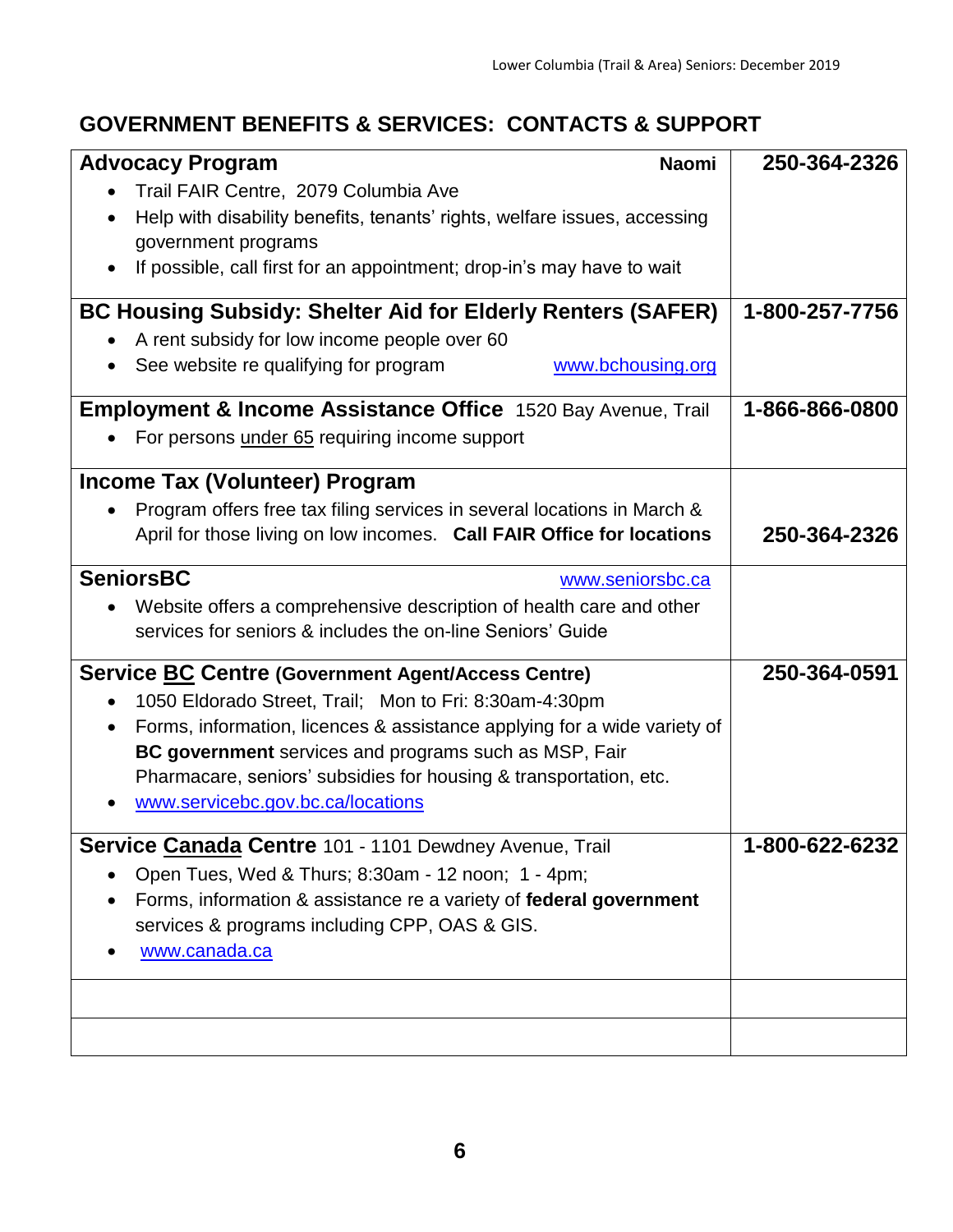#### **HEALTH CARE SERVICES: GENERAL INFORMATION**

| <b>Advance Care Planning</b><br>www.gov.bc.ca/advancecare                                                              |                |
|------------------------------------------------------------------------------------------------------------------------|----------------|
| Website provides links to the planning document "My Voice"                                                             |                |
| & information on planning re future care, support and other needs                                                      |                |
| Ambulance Billing Services Info Line Monday to Friday: 9am - 4pm                                                       | 1-800-665-7199 |
| <b>Health Insurance BC</b><br>www2.gov.bc.ca/gov/content/health                                                        | 1-800-663-7100 |
| Medical Services Plan, Pharmacare & Fair Pharmacare                                                                    |                |
| Forms and other information also available at the <b>Service BC Centre</b>                                             |                |
| in Trail (see page 6)                                                                                                  |                |
| <b>HealthLinkBC</b><br>Toll-free                                                                                       | 811            |
| Health Information from a nurse: 24 hours / 7 days a week                                                              |                |
| Dietician Information: Monday to Friday: 9am-5pm                                                                       |                |
| Pharmacist Information: 7 days a week: 5pm-9am                                                                         |                |
| Information and links to services: www.healthlinkbc.ca                                                                 |                |
| <b>Toll-free</b><br>Special Line for Hearing Impaired persons :                                                        | 711            |
| <b>Nidus Personal Planning Resource Centre &amp; Registry</b>                                                          |                |
| www.nidus.ca                                                                                                           |                |
| Comprehensive online information, forms & support for all aspects of                                                   |                |
| Advance Care Planning, including creating a Representation                                                             |                |
| Agreement which enables an individual to legally authorize others to                                                   |                |
| act on his/her behalf re health & personal care.                                                                       |                |
| For more information or assistance with forms make an appointment                                                      |                |
| with the Nelson & District Seniors' Coordinating Society:<br>719 Vernon St. Office open Tuesday - Thursday 10am to 3pm | 250-352-6008   |
|                                                                                                                        |                |
| Office of the Seniors' Advocate Information & Referral Line                                                            | 1-877-952-3181 |
| Monday to Friday: 8:30am - 4:30pm                                                                                      |                |
| Offers BC Seniors information and referrals to relevant services and                                                   |                |
| programs                                                                                                               |                |
| Website offers a comprehensive summary of services for seniors and                                                     |                |
| includes the on-line Seniors' Guide: www.seniorsadvocatebc.ca                                                          |                |
| See Pages 16-19: for additional services for specific conditions                                                       |                |
|                                                                                                                        |                |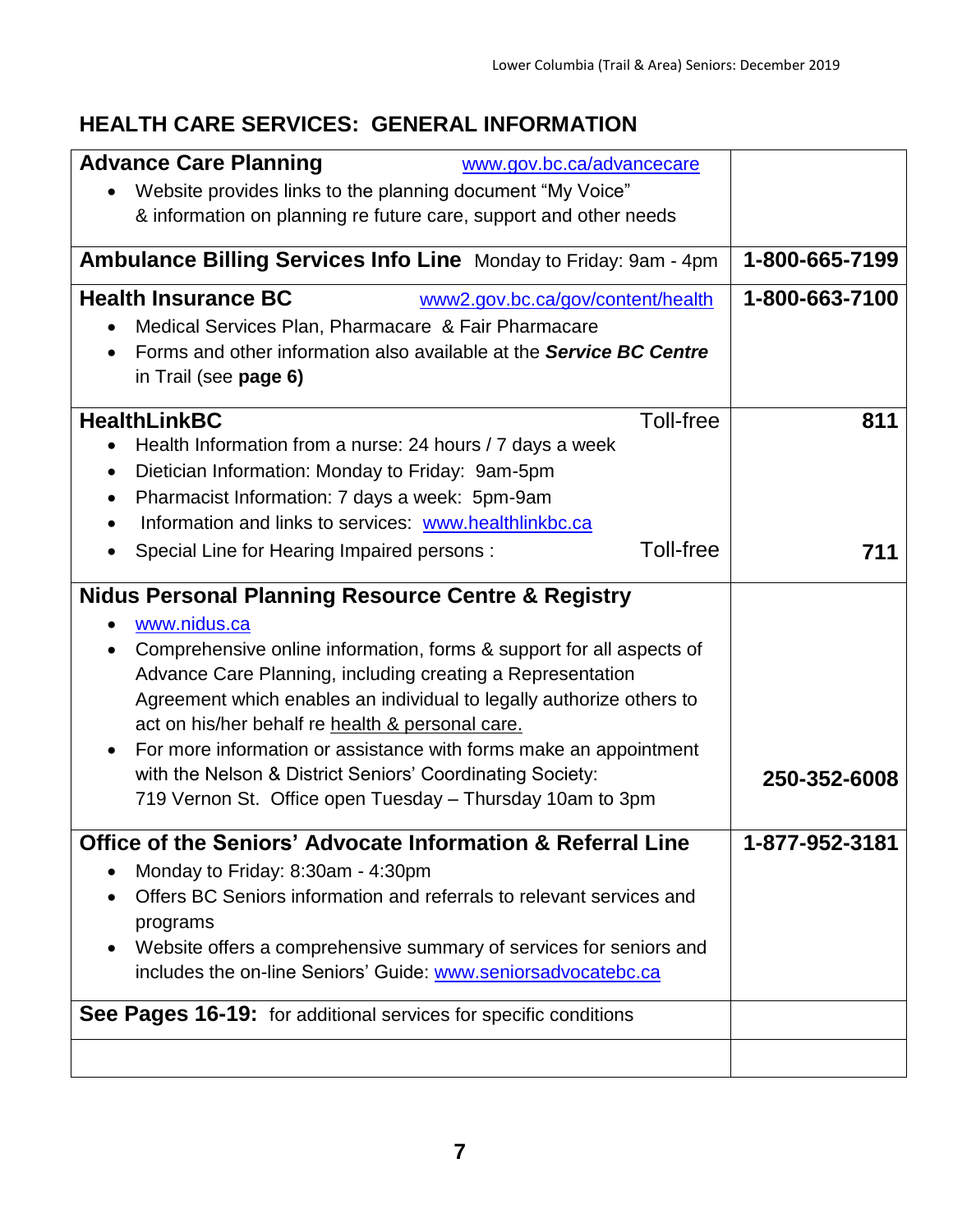#### **HEALTH CARE SERVICES: LOCAL INTERIOR HEALTH**

#### **KOOTENAY BOUNDARY REGIONAL HOSPITAL**

o **250-368-3311; 1-866-368-3314** 1200 Hospital Bench Road

#### **KIRO WELLNESS CENTRE: 250-364-6219** 1500 Columbia Avenue**:**

| <b>Home Health Services</b><br>Nursing care and self-management teaching for chronic and acute<br>conditions; Ambulatory Care Clinic visits by appointment; Palliative<br>care and navigation with support for families.<br>Case Management for seniors and families to assess needs and<br>develop care plans. Services include Home Support, Adult Day<br>Program, Facility Respite, Advanced Care Planning and reviewing<br>eligibility for Assisted Living and Residential care. | <b>General Contact / Information</b><br><b>Intake /Assessment</b> | 250-364-6230<br>250-364-6224<br>250-364-6230 |
|--------------------------------------------------------------------------------------------------------------------------------------------------------------------------------------------------------------------------------------------------------------------------------------------------------------------------------------------------------------------------------------------------------------------------------------------------------------------------------------|-------------------------------------------------------------------|----------------------------------------------|
| <b>Home Support Services</b><br>A scheduled, subsidized service (cost depends on income) that<br>provides simple meal preparation, help with managing personal health<br>care needs, caregiver respite & palliative home support. Does NOT<br>include bulk meal preparation, housekeeping, driving, shopping, etc.<br>Home Support Scheduling 7 days/week: 6:30am - 8pm<br>Phone only for clients already receiving services                                                         | <b>General Contact / Information</b><br><b>Intake /Assessment</b> | 250-364-6224<br>1-877-964-3417               |
| <b>Mental Health &amp; Substance Use (MH&amp;SU) Services</b><br>Elder Services Case Manager offers assessment, support, groups &<br>other services including for seniors and caregivers.                                                                                                                                                                                                                                                                                            |                                                                   | 250-364-6262                                 |
| <b>Public Health / Promotion &amp; Prevention Services</b>                                                                                                                                                                                                                                                                                                                                                                                                                           |                                                                   | 250-364-6219                                 |
| See Page 12 for Hospice and Pages 16 - 19 for additional services for<br>specific conditions                                                                                                                                                                                                                                                                                                                                                                                         |                                                                   |                                              |

#### **OTHER:**

| <b>Community Paramedic Program: www.bcehs.ca/our-services</b>   |  |
|-----------------------------------------------------------------|--|
| • Referral required from doctor, home health or community nurse |  |
| • Serves isolated seniors in Beaver Valley & Rossland           |  |
| • Offers home visits, health assessments, referrals, basic care |  |
|                                                                 |  |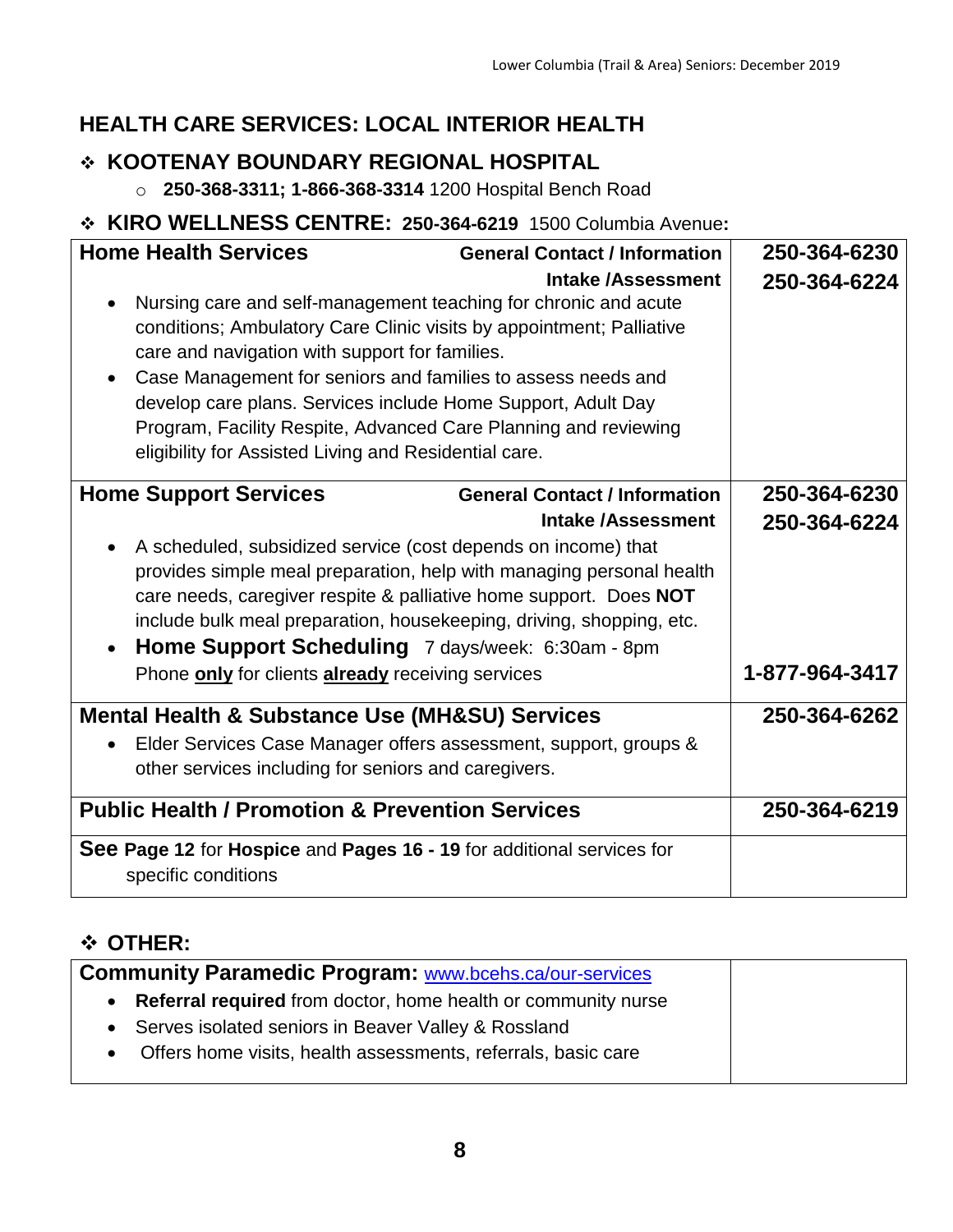#### **HEALTH CARE: NAVIGATION / SUPPORT / COMPLAINTS**

| <b>Aboriginal Patient Navigator, Kootenay Boundary Area</b><br>Lori                                                                                                                                                                                                                | 250-304-5621             |
|------------------------------------------------------------------------------------------------------------------------------------------------------------------------------------------------------------------------------------------------------------------------------------|--------------------------|
| Assists in the early identification of Aboriginal patients' needs and<br>participates in discharge planning. Helps to ensure care is culturally<br>specific and ethno-sensitive                                                                                                    | 250-304-1259<br>(Office) |
| <b>IHA Patient Care Quality Office</b>                                                                                                                                                                                                                                             |                          |
| Assists patients through the complaint process with regard to care they<br>have received from Interior Health services & staff                                                                                                                                                     |                          |
| To register a complaint call the central office in Kelowna:<br>$\bullet$                                                                                                                                                                                                           | 1-877-442-2001           |
| <b>KBRH Social Work Department</b>                                                                                                                                                                                                                                                 | 250-364-3490             |
| Provides psychosocial care for hospital patients and families, including<br>adjustment counselling, support, practical assistance, advocacy and<br>referrals to local and provincial resources.                                                                                    | 250-364-5163             |
| Mental Health & Substance Use Consumer, Family & Peer Support                                                                                                                                                                                                                      | 250-364-2326             |
| A Kootenay Boundary regional program providing support, education &<br>$\bullet$<br>resources to individuals (and their families) with long term mental                                                                                                                            | <b>Ext 231</b>           |
| health & substance use (addiction) concerns.                                                                                                                                                                                                                                       | 1-877-364-2326           |
| Office of the Seniors' Advocate Information & Referral Line                                                                                                                                                                                                                        |                          |
| Offers BC Seniors information about and referrals to relevant services<br>$\bullet$<br>and programs.<br>Mon-Fri: 8:30am-4:30pm<br>Website offers a comprehensive summary of services for seniors and<br>$\bullet$<br>includes the on-line Seniors' Guide: www.seniorsadvocatebc.ca | 1-877-952-3181           |
| See Pages 16-19: for additional services for specific conditions                                                                                                                                                                                                                   |                          |

#### **HEALTH: HEARING TESTS & HEARING AIDS**

*Voice Enhancer Amplifiers available while at KBRH & sold at electronics stores*

| <b>Connect Hearing 104 - 1101 Dewdney Avenue</b><br>• Free hearing screening for seniors;<br>www.connecthearing.ca                 | 250-368-5105                   |
|------------------------------------------------------------------------------------------------------------------------------------|--------------------------------|
| Kootenay Hearing Aid and Audiology Clinic 1184 Bay Avenue<br>• Free hearing screening for seniors<br>www.kootenayhearingclinic.com | 250-368-8668<br>1-800-667-3775 |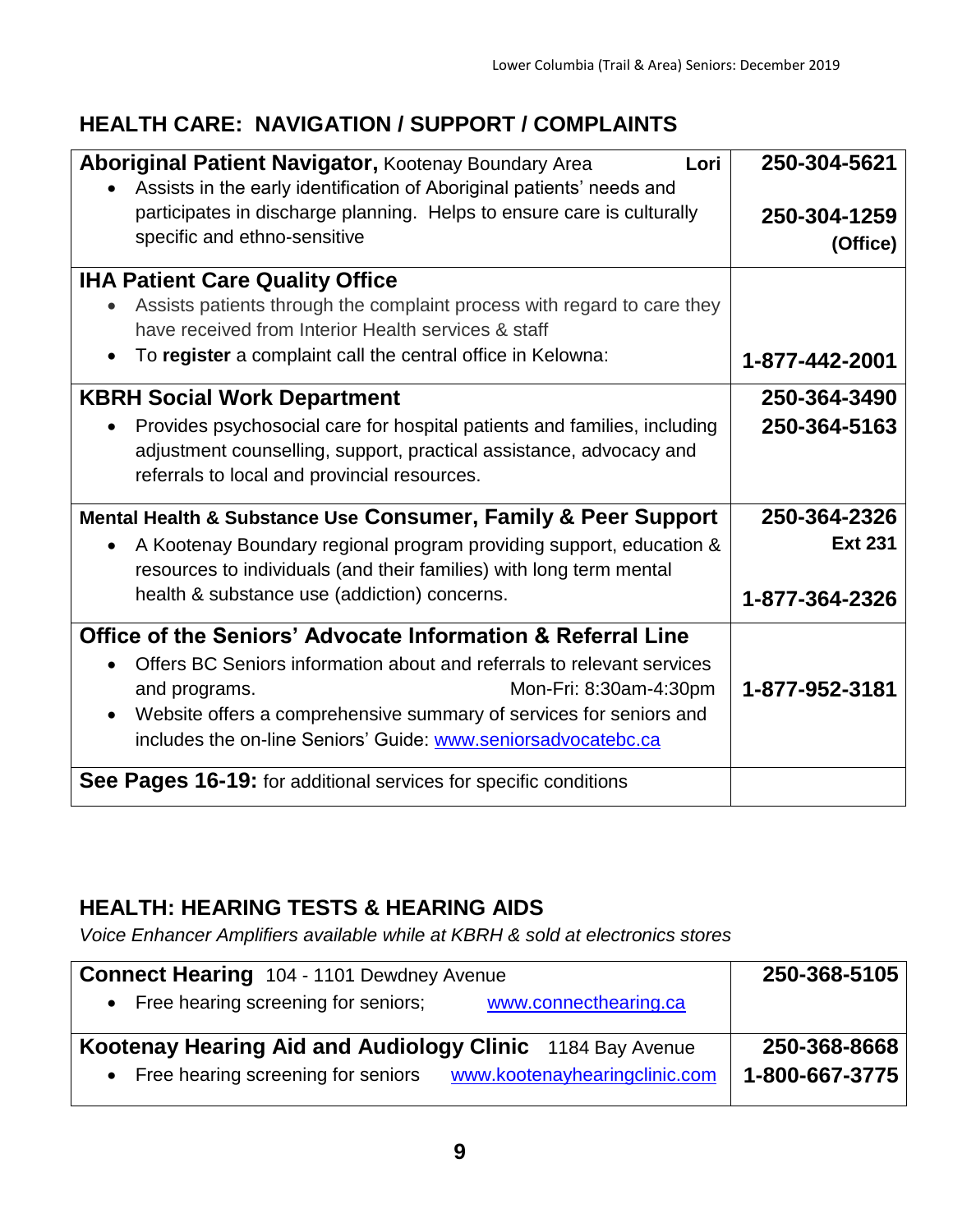#### **HEALTH / MEDICAL EQUIPMENT & SUPPLIES**

| <b>Drug Stores / Pharmacies</b>                                                                                                                                                                                                                                                                 |                                 |
|-------------------------------------------------------------------------------------------------------------------------------------------------------------------------------------------------------------------------------------------------------------------------------------------------|---------------------------------|
| Several carry medical supplies & equipment (See Page 2)                                                                                                                                                                                                                                         |                                 |
| Health Equipment Loan Program (HELP) 102-1199 Bay Ave, Trail<br>Monday, Tuesday & Thursday: 10:30am to 3pm; By donation<br>Requires a referral from a health care professional<br>Offers a wide variety of medical equipment for up to 3 months<br>A Canadian Red Cross Program www.redcross.ca | 250-368-9129                    |
| Kootenay Columbia Home Medical Equipment                                                                                                                                                                                                                                                        | 250-365-7772                    |
| 130-630 17 <sup>th</sup> Street, Castlegar<br>www.kchomemedical.ca                                                                                                                                                                                                                              | 1-866-515-7772                  |
| Rents and sells a range of medical equipment                                                                                                                                                                                                                                                    |                                 |
| <b>Personal Emergency Response Systems/ Medical Alarms</b>                                                                                                                                                                                                                                      |                                 |
| Kootenay (Philips) Lifeline www.lifeline.ca Rhandean Lacktin                                                                                                                                                                                                                                    | 250-364 2524                    |
| LifeSentry: Installed by Accura Alarms 1638 2 <sup>nd</sup> Avenue, Trail                                                                                                                                                                                                                       | <b>Ext 7032</b><br>250-364-5808 |
| <b>Respiratory Services: Testing &amp; equipment</b>                                                                                                                                                                                                                                            |                                 |
| Columbia Respiratory #240 2 <sup>nd</sup> floor Waneta Plaza, Hwy 3B, Trail                                                                                                                                                                                                                     | 250-364-0277                    |
| By appointment: Mon- Fri: 8:30am to 4:30pm; www.columbiarespiratory.ca                                                                                                                                                                                                                          |                                 |
| <b>Independent Respiratory Services 898 Helena Street, Trail</b><br>$\bullet$                                                                                                                                                                                                                   |                                 |
| www.irscanada.ca<br>By appointment only                                                                                                                                                                                                                                                         | 1-877-365-6952                  |
| <b>VitalAire</b> 301-1101 Dewdney Avenue, Trail; www.vitalaire.com                                                                                                                                                                                                                              |                                 |
| By appointment: Mon- Fri: 8am to 4:30pm                                                                                                                                                                                                                                                         | 1-800-637-0202                  |
|                                                                                                                                                                                                                                                                                                 |                                 |

#### **HOME SAFETY**

| <b>Trail RCMP</b><br>Responds to seniors' safety concerns, financial & other abuse<br>$\bullet$<br>• Contact Canadian Anti-Fraud Centre re any scams or suspected fraud                                                      | 250-364-2566<br>1-888-495-8501 |
|------------------------------------------------------------------------------------------------------------------------------------------------------------------------------------------------------------------------------|--------------------------------|
| Home Adaptations for Independence (HAFI)                                                                                                                                                                                     | 1-800-257-7756                 |
| BC Housing funds low income seniors or persons with disabilities (or<br>$\bullet$<br>their landlords) for home adaptations so they can continue living safely<br>www.bchousing.org/HAFI<br>in their own home or rental unit. |                                |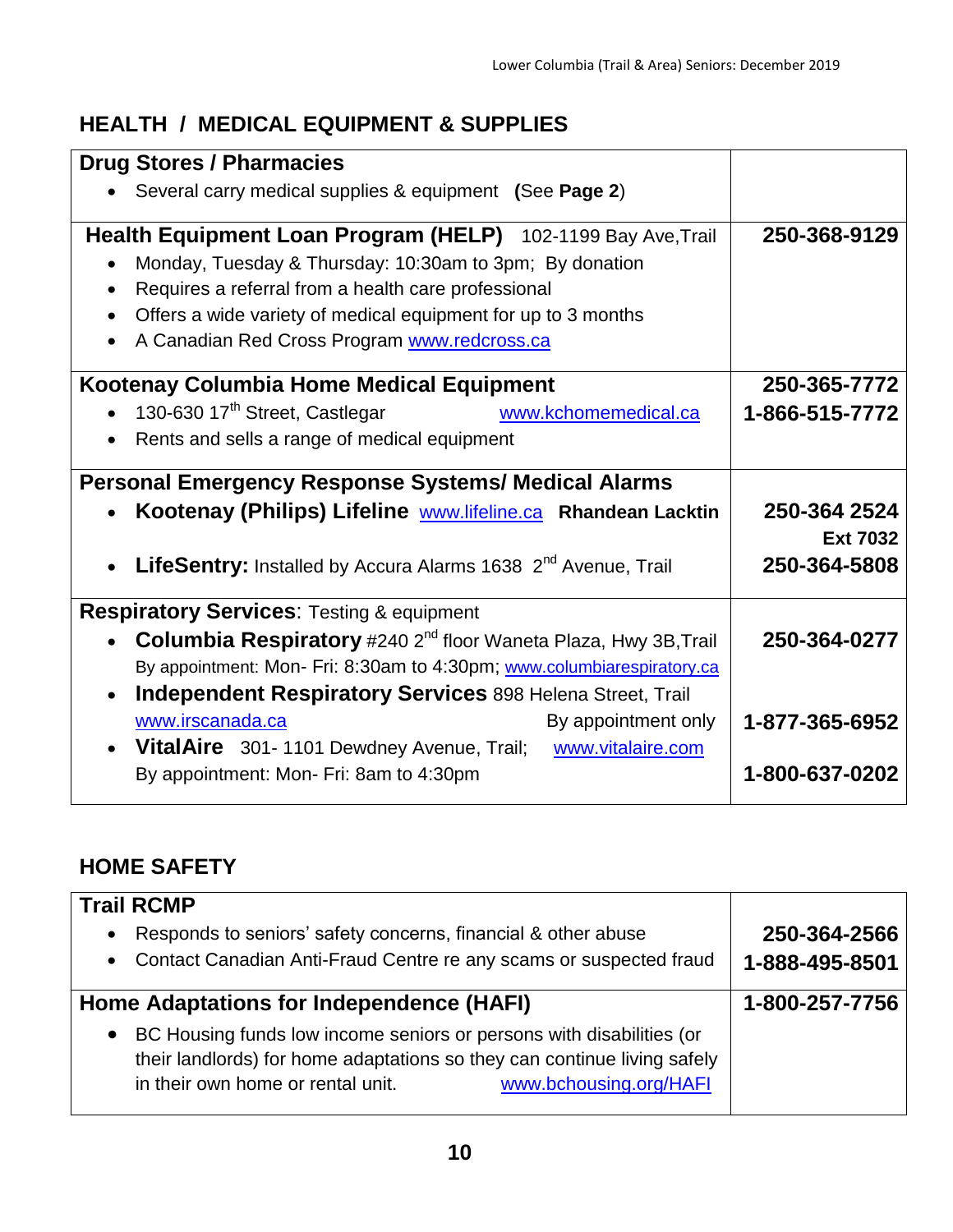#### **HOME SERVICES**

 **GENERAL:** *May include one or several of: Health & Personal Care, Housekeeping, Laundry, Meal Preparation, Respite, Shopping, Transportation, Yard Care, etc….*

| <b>April's Caregiving</b>                                                                                                                                                                                                                                        | acashman@telus.net                | 250-231-5033   |
|------------------------------------------------------------------------------------------------------------------------------------------------------------------------------------------------------------------------------------------------------------------|-----------------------------------|----------------|
| <b>Bayshore Home Health</b>                                                                                                                                                                                                                                      | www.bayshore.ca                   | 1-877-717-7528 |
| <b>Beaver Valley Age Friendly Handy Persons Resource List</b><br>http://www.village.fruitvale.bc.ca/content/age-friendly                                                                                                                                         |                                   |                |
| Lower Columbia Better at Home www.betterathome.ca<br>Non-medical supports (eg house work, yard work, minor home repairs,<br>$\bullet$<br>grocery shopping) for seniors 65+ living at home<br>Fees charged according to income (free for very low income seniors) | <b>Stephanie</b>                  | 250-364-2326   |
| <b>CBI Home Health Services</b><br>www.cbi.ca<br>Interior Health Home Support Services: See page 8                                                                                                                                                               | <b>Penticton Office</b>           | 250-493-6693   |
| <b>Jocelyne Purcell</b>                                                                                                                                                                                                                                          |                                   | 250-231-6840   |
| <b>Lynda Bouthillier</b>                                                                                                                                                                                                                                         |                                   | 250-367-6018   |
| <b>Margaret Doherty</b> (housekeeping only)                                                                                                                                                                                                                      |                                   | 250-512-9548   |
| <b>Neighborhood Nursing</b>                                                                                                                                                                                                                                      | www.neighborhoodnursing.ca        | 250-693-2299   |
| <b>Serendipity Support Services</b>                                                                                                                                                                                                                              | www.serendipitysupportservices.ca | 250-368-1313   |
| <b>Spectrum Home &amp; Family Care</b>                                                                                                                                                                                                                           | www.spectrumcares.ca              | 250-355-2637   |
| <b>Tricia's Home Care Services</b>                                                                                                                                                                                                                               | blueglassgirl@hotmail.com         | 250-231-3802   |
| <b>Trixie's Cleaning &amp; Junk Removal</b>                                                                                                                                                                                                                      | www.trixiecleaners.ca             | 250-365-9313   |

#### **MOBILE HOME SERVICES**

| Hair Care at Home: Angela's Hair Care                                                                                                       | 250-304-5734 |
|---------------------------------------------------------------------------------------------------------------------------------------------|--------------|
| Kootenay River Mobile Dental Hygiene: www.krdh.ca<br>Andrea                                                                                 | 250-304-5754 |
| • Offers dental hygiene services in-home or in other locations for those<br>with challenges and difficulties getting to a dentist's office. |              |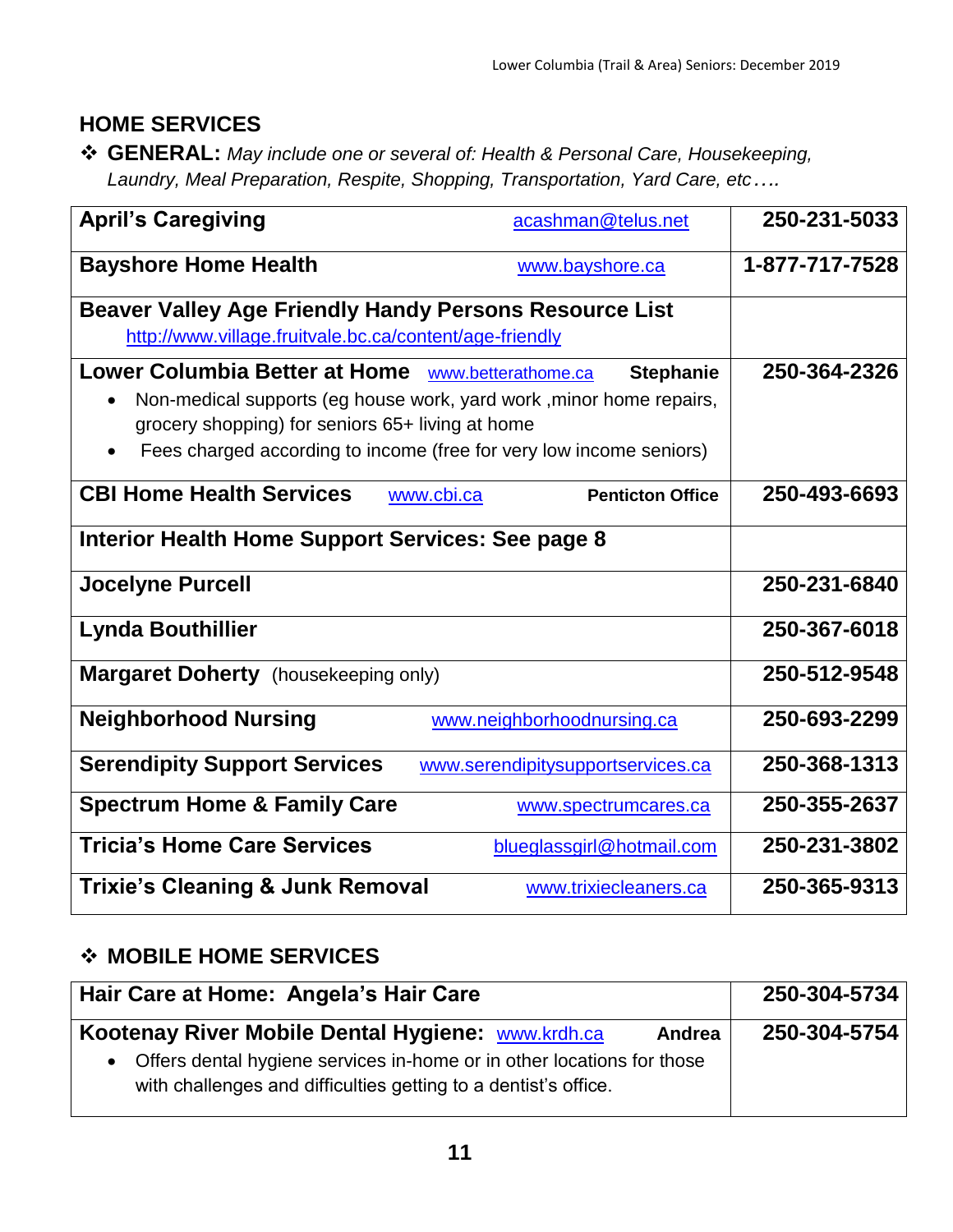#### **HOSPICE, GRIEF, CAREGIVING**

| Greater Trail Hospice Society Kiro Centre, 1500 Columbia Ave, Trail                                                                                                                                                                                                                                                                                          | 250-364-6204   |
|--------------------------------------------------------------------------------------------------------------------------------------------------------------------------------------------------------------------------------------------------------------------------------------------------------------------------------------------------------------|----------------|
| www.trailhospice.org<br>$\bullet$<br>For end-of-life care or for those with a life-limiting illness<br>$\bullet$<br>Provides needs assessments, trained volunteers for companionship or<br>$\bullet$<br>family respite, palliative equipment loans, coordination of care<br>Also offers a resource library, education and a grief support group<br>$\bullet$ |                |
| <b>Bereavement BC Helpline</b><br>Monday to Friday: 9am to 5pm                                                                                                                                                                                                                                                                                               | 1-877-779-2223 |
| www.bcbereavementhelpline.com<br>$\bullet$                                                                                                                                                                                                                                                                                                                   |                |
| <b>Family Caregivers of BC</b><br>Support Line: Mon - Fri: 8:30am to 4pm                                                                                                                                                                                                                                                                                     | 1-877-520-3267 |
| Education, resources, caregiver support www.familycaregiversbc.ca<br>$\bullet$                                                                                                                                                                                                                                                                               |                |
|                                                                                                                                                                                                                                                                                                                                                              |                |

#### **HOUSING & ACCOMODATION**

#### **INDEPENDENT (UNASSISTED) RENTAL HOUSING; PRIVATE PAY**

*In some cases, SAFER Rent subsidies may be available from BC Housing (see Page 6 )*

| Affordable Housing Directory: www.findaffordablehousing.ca                             |              |
|----------------------------------------------------------------------------------------|--------------|
| Descriptions and contact info for non-profit affordable housing in region<br>$\bullet$ |              |
| <b>Beaver Valley Manor</b> 24 Laurier, Fruitvale                                       | 250-367-7612 |
| <b>Esling Park Lodge</b> 2111 Spokane, Rossland                                        | 250-362-0001 |
| Golden City Manor 2112 2 <sup>nd</sup> Avenue, Rossland<br><b>Maureen</b>              | 250-362-5030 |
| <b>Jubilee Place</b> 1651 Bay Avenue, Trail                                            | 250-364-0331 |
| Lower Columbia Affordable Housing Society                                              | 250-368-7803 |
| • Various locations in the Lower Columbia region                                       |              |
| Senior Citizens Villa 1955 7th Avenue, Trail<br>Gord                                   | 250-364-1474 |
| Ray                                                                                    | 250-364-2893 |
|                                                                                        |              |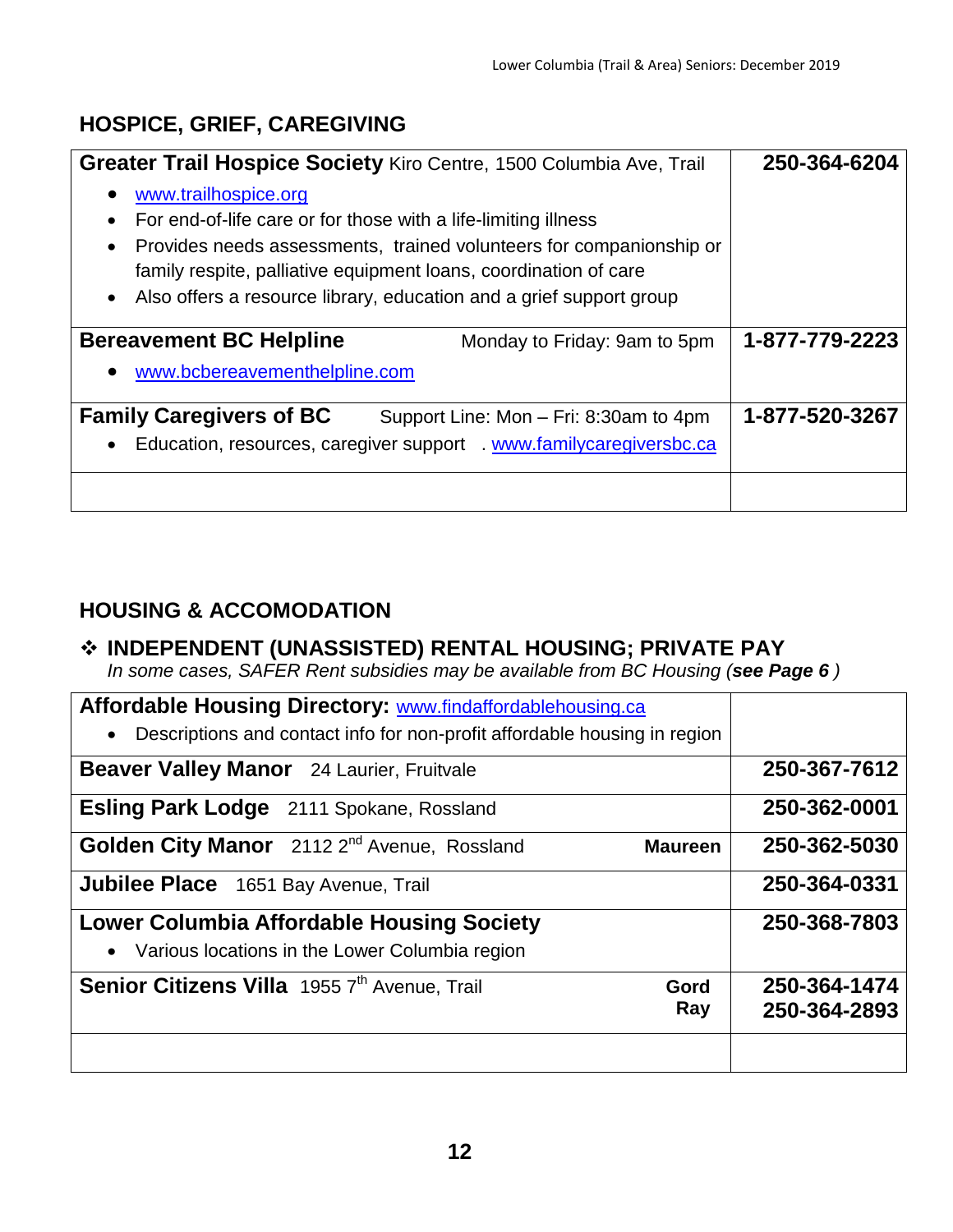#### **HOUSING & ACCOMODATION (continued)**

 **SUPPORTIVE HOUSING; PRIVATE PAY** (SAFER rent subsidies may apply) *Independent living with support; may includes meal(s), housekeeping, etc* 

| <b>Chateau Manor</b> 1717 Columbia Avenue, Trail                    | 250-364-0033 |
|---------------------------------------------------------------------|--------------|
| <b>Mountain Side Village 135 Mountain Side Drive, Fruitvale</b>     | 250-367-9870 |
| www.goldenlifemanagement.ca                                         |              |
| Rose Wood Village 8125 Devito Dr, Trail www.goldenlifemanagement.ca | 250-364-3150 |
| Silver City Gardens 1939 Columbia Avenue, Trail                     | 250-368-5223 |

#### **ASSISTED LIVING: SUBSIDIZED**

*Supportive housing with a higher level of personal care: eligibility based on care need not financial need; Access only through Home Health: 250-364-6224*

| Rose Wood Village 8125 Devito Dr, Trail www.goldenlifemanagement.ca |  | 250-364-3150 |
|---------------------------------------------------------------------|--|--------------|
|---------------------------------------------------------------------|--|--------------|

#### **ASSISTED LIVING: UNSUBSIDIZED**

*Supportive housing with a higher level of personal care – contact provider*

| Rose Wood Village 8125 Devito Dr, Trail www.goldenlifemanagement.ca | 250-364-3150 |
|---------------------------------------------------------------------|--------------|
|                                                                     |              |

#### **LONG TERM CARE: SUBSIDIZED**

 *For 24/7 "complex care": Access only through Home Health: 250-364-6224*

| <b>Columbia View Lodge</b> 2920 Laburnum Drive, Trail               | 250-364-1271 |
|---------------------------------------------------------------------|--------------|
| Poplar Ridge Pavilion 1200 Hospital Bench Road, Trail               | 250-364-3488 |
| Rose Wood Village 8125 Devito Dr, Trail www.goldenlifemanagement.ca | 250-364-3150 |

#### **LONG TERM CARE; UNSUBSIDIZED**

*For those needing 24/7 "complex care" Contact provider directly*

| <b>Castleview Care Centre, Castlegar:</b> has several private pay units | 1-250-365-7277 |
|-------------------------------------------------------------------------|----------------|
| Rose Wood Village, Trail: has one private pay unit                      | 250-364-3150   |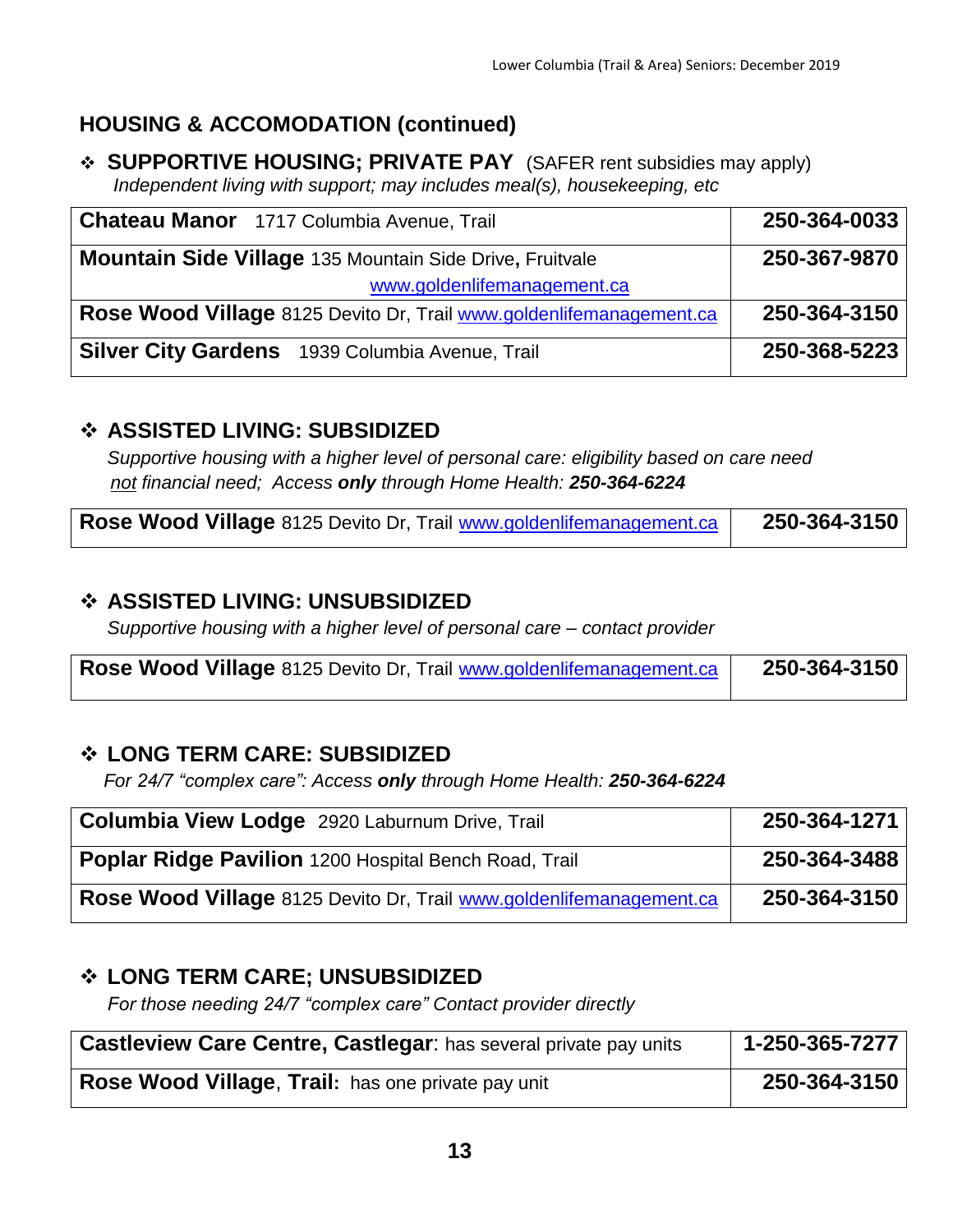#### **LIBRARIES**

*Book & video loans, educational programs, computer and internet access & other services. See websites or phone for library hours and schedules. "Homebound" Service offers free delivery and pick up of books for those who lack transport or because of illness or disability*

| <b>Beaver Valley Public Library</b>                    | https://beavervalley.bc.libraries.coop | 250-367-7114 |
|--------------------------------------------------------|----------------------------------------|--------------|
| • 1847 $1^{ST}$ Street, Fruitvale                      |                                        |              |
| <b>Rossland Public Library</b>                         | https://rossland.bc.libraries.coop     | 250-362-7611 |
| • 2180 Columbia Avenue, Rossland                       |                                        |              |
| <b>Trail &amp; District Public Library</b>             | www.traillibrary.com                   | 250-364-1731 |
| Riverfront Centre, 1505 Bay Avenue, Trail<br>$\bullet$ |                                        |              |

#### **RECREATION & ADULT EDUCATION**

| <b>Community Recreation</b>                                                     |              |
|---------------------------------------------------------------------------------|--------------|
| May offer swimming, fitness & adult education programs. Phone or check          |              |
| websites for leisure guides and for information about fee reductions for        |              |
| seniors & those living on low incomes.                                          |              |
| <b>Beaver Valley Recreation</b><br>www.rdkb.com<br>$\bullet$                    |              |
| <b>Genelle Recreation Society</b><br>Faye<br>$\bullet$                          | 250-367-9319 |
| <b>Genelle Community Hall</b>                                                   | 250-693-8803 |
| <b>Rossland Parks &amp; Recreation</b><br>www.rossland.ca/recreation            | 250-693-2216 |
|                                                                                 | 250-362-2327 |
| <b>Trail Parks and Recreation Program</b> www.trail.ca/en/                      | 250-364-0888 |
| Offers many new seniors' fitness programs for a wide range of abilities         |              |
| <b>Warfield Recreation</b><br>www.warfield.ca<br>$\bullet$                      | 250-368-8202 |
| <b>Beaver Valley Residents Seniors Gym 1968 Main Street</b>                     |              |
| For ages 50+; Open 6:30am to 8:30pm; Fruitvale Memorial Hall bsmt               |              |
| Obtain free swipe card from Fruitvale Village Office                            | 250-367-7551 |
| <b>Columbia Basin Alliance for Literacy</b><br>Carolyn<br>www.cbal.org          | 250-368-6770 |
| 1160 Cedar Ave, Trail; Mon-Fri: 9am - 2pm                                       |              |
| Free programs to help adults with basic math, computer & ipad use,<br>$\bullet$ |              |
| other literacy skills, settlement services and citizenship                      |              |
| <b>Selkirk College: 900 Helena Street, Trail</b><br>www.selkirk.ca              | 250-364-5770 |
| Offers continuing education and other courses & programs                        |              |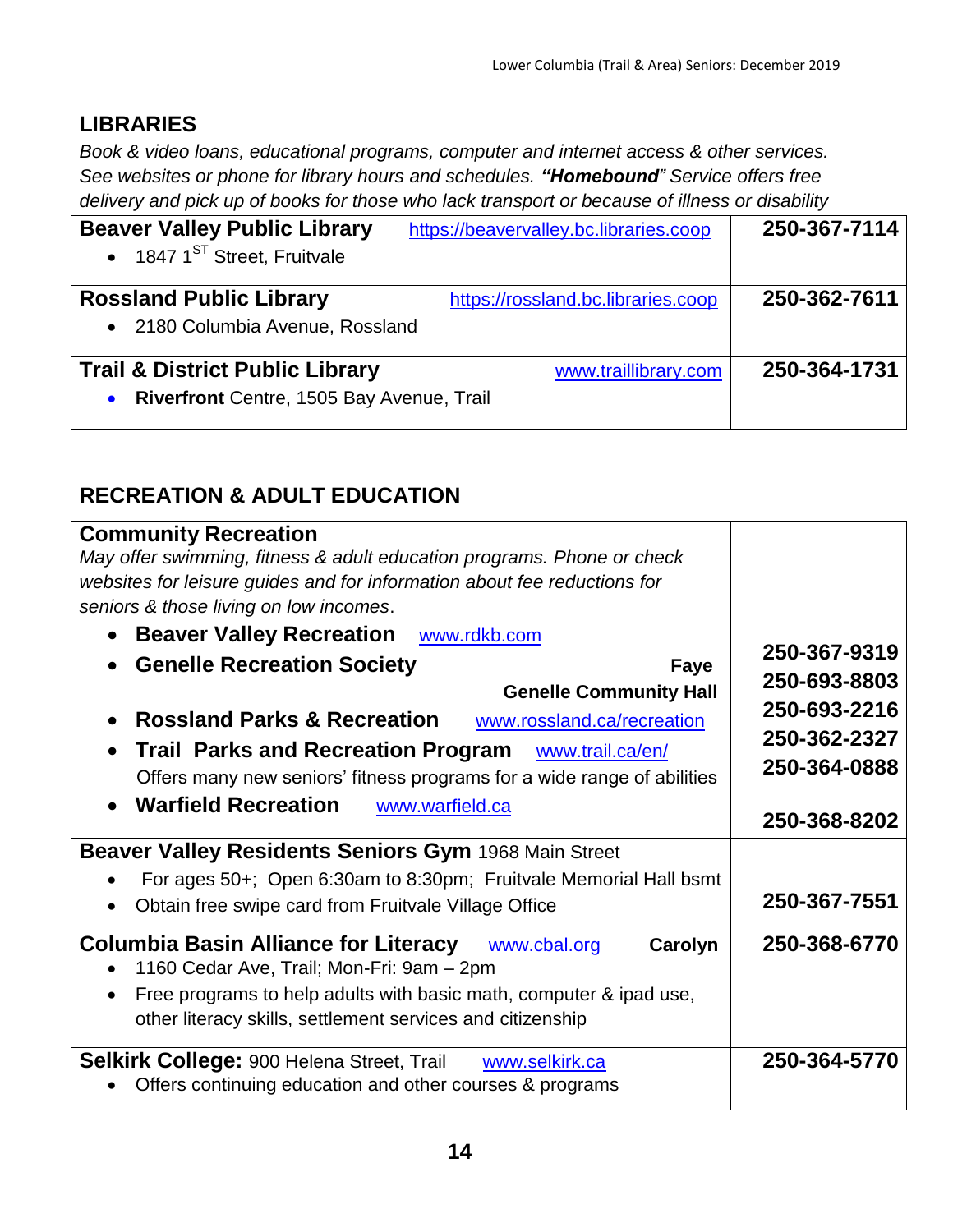#### **SENIORS ACTIVITIES / COMMUNITY COORDINATION & INFORMATION**

| <b>COSCO Seniors Health &amp; Wellness Institute Workshops</b>                           |              |
|------------------------------------------------------------------------------------------|--------------|
| Over 40 60 – 90 minute workshops on various topics and concerns of<br>$\bullet$          |              |
| interest to seniors. Available free of charge to any seniors' group                      |              |
| For info: www.seniorshelpingseniors.ca or contact Theresa Buchner<br>$\bullet$           | 250-367-9791 |
| Beaver Valley Age Friendly Program www.village.fruitvale.bc.ca                           | 250-367-7551 |
| Coordinator develops and offers a variety of programs and activities for<br>$\bullet$    |              |
| seniors including monthly lunch and morning get-togethers                                |              |
| Call or see Village website for "Age Friendly" activities calendar<br>$\bullet$          |              |
| <b>Rossland Age Friendly Program</b><br><b>Heather</b>                                   | 250-368-1896 |
| <b>City Hall</b><br>Connects Rossland seniors with local services, programs<br>$\bullet$ | 250-362-7396 |
| and events. See website for Newsletter www.rossland.ca/age-friendly                      |              |
| Society for the Protection & Care of Seniors (SPCS)<br>Carol                             | 250-362-5767 |
| A health care advocacy group whose volunteer members pursue<br>$\bullet$                 |              |
| options for adequate, affordable, accessible and safe continuing care                    |              |
| & health services for seniors within the Greater Trail area.                             |              |
|                                                                                          |              |

#### **SENIORS' SOCIAL GROUPS & ASSOCIATIONS**

O*ffers a number of social and recreational activities for members*

| <b>Beaver Valley Age Friendly Activities</b><br>• Phone for details re monthly lunch and coffee drop-in or check out the<br>Age Friendly calendar www.village.fruitvale.bc.ca/content/age-friendly | <b>Fruitvale Village Office</b> | 250-367-7551 |
|----------------------------------------------------------------------------------------------------------------------------------------------------------------------------------------------------|---------------------------------|--------------|
| Genelle Seniors 1205 2 <sup>nd</sup> Street, Genelle                                                                                                                                               | <b>Colleen</b>                  | 250-693-2322 |
| • Genelle Community Hall                                                                                                                                                                           | <b>Carrie</b>                   | 250-693-2134 |
| <b>Beaver Valley Senior Citizens Ass'n Branch 44</b><br>• Beaver Valley Manor, 24 Laurier, Fruitvale                                                                                               | <b>Wilbur</b>                   | 250-368-4946 |
| <b>Rossland Senior Citizens Ass'n Branch 45 1916 First Ave</b>                                                                                                                                     | Les                             | 250-231-4573 |
| <b>Trail Senior Citizens Ass'n Branch 47 925 Portland St</b>                                                                                                                                       | <b>Darlene</b>                  | 250-364-0960 |
| <b>Warfield Seniors Activities</b>                                                                                                                                                                 | For Info Call Village Office    | 250-368-8202 |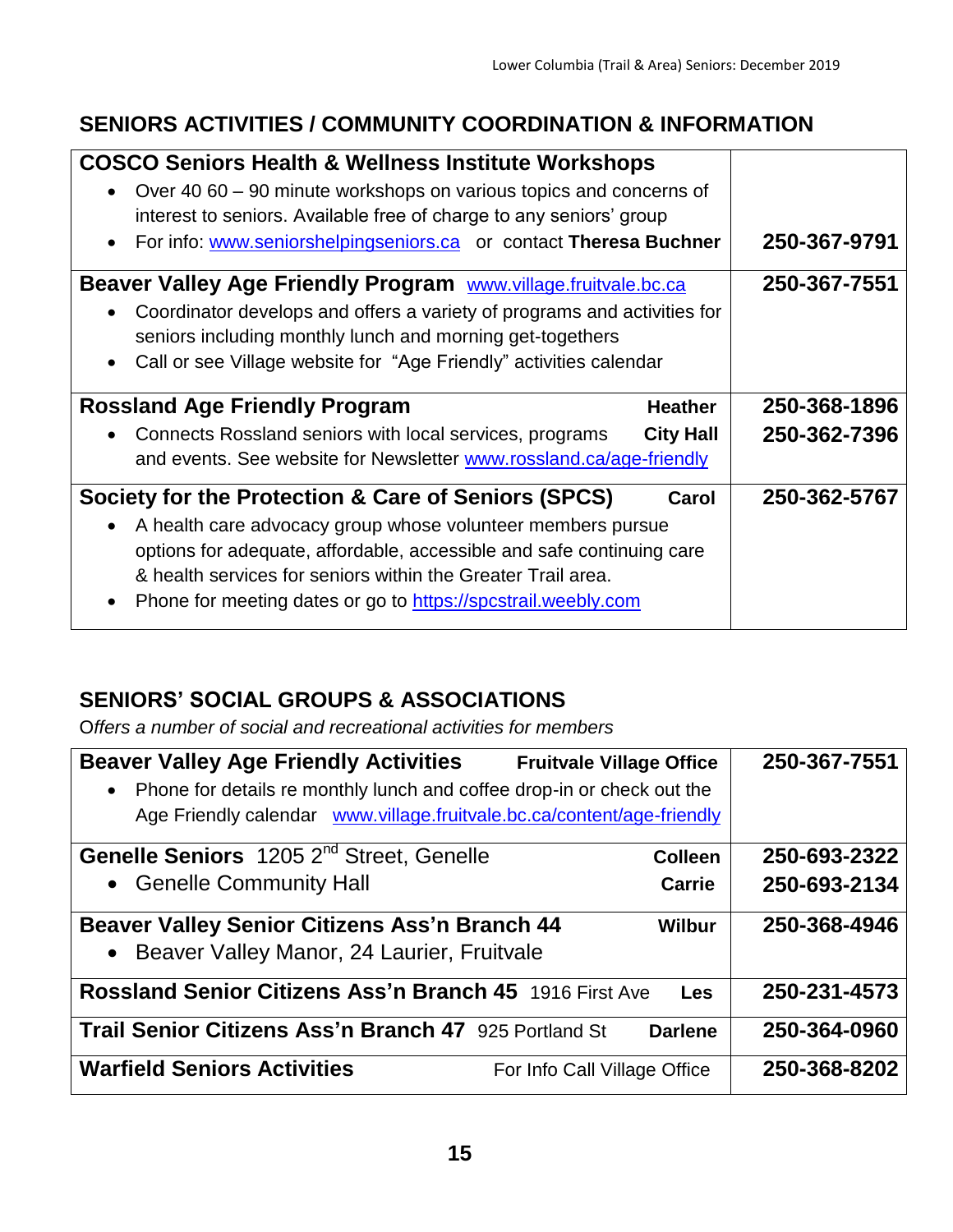| <b>Addictions / Substance Use</b>                                                                                                                                                                                                                                                                                                                                                                                                                                                                                     |                                                                                                      |
|-----------------------------------------------------------------------------------------------------------------------------------------------------------------------------------------------------------------------------------------------------------------------------------------------------------------------------------------------------------------------------------------------------------------------------------------------------------------------------------------------------------------------|------------------------------------------------------------------------------------------------------|
| Alcohol & Drug Information & Referral Line (24/7)                                                                                                                                                                                                                                                                                                                                                                                                                                                                     | 1-800-663-1441                                                                                       |
| Alcoholics Anonymous (AA) - Trail Area, District 75<br>$\bullet$<br>Tralano Club, 760 Eldorado (Behind the United Church)<br>$\circ$<br>For area AA meetings go to: www.bcyukonaa.org<br>$\circ$<br><b>Al-Anon:</b><br>$\bullet$                                                                                                                                                                                                                                                                                      | 250-368-5651                                                                                         |
| Trail Mtng: Thurs 8pm, Presbyterian Church 1139 Pine Ave<br>Willa<br>Other meetings & info: http://bcyukon-al-anon.org<br>or phone<br>$\bigcirc$<br><b>Mental Health &amp; Substance Use Services, Trail Area</b><br>$\bullet$<br><b>Narcotics Anonymous Helpline call for meeting information</b><br>$\bullet$<br>NarAnon: Fridays: 8pm Trail United Church 1300 Pine Avenue<br><b>Quit Now</b> (smoking): phone & online support:<br>www.quitnow.ca<br><b>Smoking Cessation Program: Talk to a local pharmacist</b> | 250-368-7737<br>1-888-425-2666<br>250-364-6262<br>1-855-562-2262<br>1-604-878-8844<br>1-877-455-2233 |
| <b>ALS (Amyotrophic Lateral Sclerosis) Society</b><br>www.alsbc.ca<br>Phone: Monday to Friday: 7am to 4:30pm                                                                                                                                                                                                                                                                                                                                                                                                          | 1-800-708-3228                                                                                       |
| <b>Alzheimer &amp; Dementia</b><br>Helpline: Monday to Friday: 9am - 4pm<br><b>Alzheimer Society of BC</b><br>www.alzheimer.ca/bc<br>$\bullet$                                                                                                                                                                                                                                                                                                                                                                        | 1-800-936-6033                                                                                       |
| <b>Alzheimer West Kootenay Resource Centre</b><br><b>Ruth</b>                                                                                                                                                                                                                                                                                                                                                                                                                                                         | 778-774-2133                                                                                         |
| Call or check the BC website for information re resources, local<br>support groups, workshops & other support services                                                                                                                                                                                                                                                                                                                                                                                                | or<br>1-855-301-6742                                                                                 |
| Arthritis Society <b>www.arthritis.ca</b><br>Helpline: Mon to Fri: 9am-4pm<br><b>BC Interior Office in Kelowna</b><br>Contact either number for resources, information, dates of local<br>workshops and names of local volunteers who can offer support.                                                                                                                                                                                                                                                              | 1-800-321-1433<br>1-250-868-8643                                                                     |
| <b>Bereavement BC Helpline</b><br>www.bcbereavementhelpline.com<br>Helpline: Monday to Friday: 9am to 5pm                                                                                                                                                                                                                                                                                                                                                                                                             | 1-877-779-2223                                                                                       |
| <b>Brain Injury Ass'n (W.K.)</b> Room $3 - 1250 26th$ St, Castlegar                                                                                                                                                                                                                                                                                                                                                                                                                                                   | 778-460-4500                                                                                         |
| Contact for schedule of regional activities<br>www.kootenaybia.ca<br>Participants need a referral from <b>Acquired Brain Injury</b><br><b>Services (Interior Health)</b> in the Castlegar Health Centre                                                                                                                                                                                                                                                                                                               | 250-304-1262                                                                                         |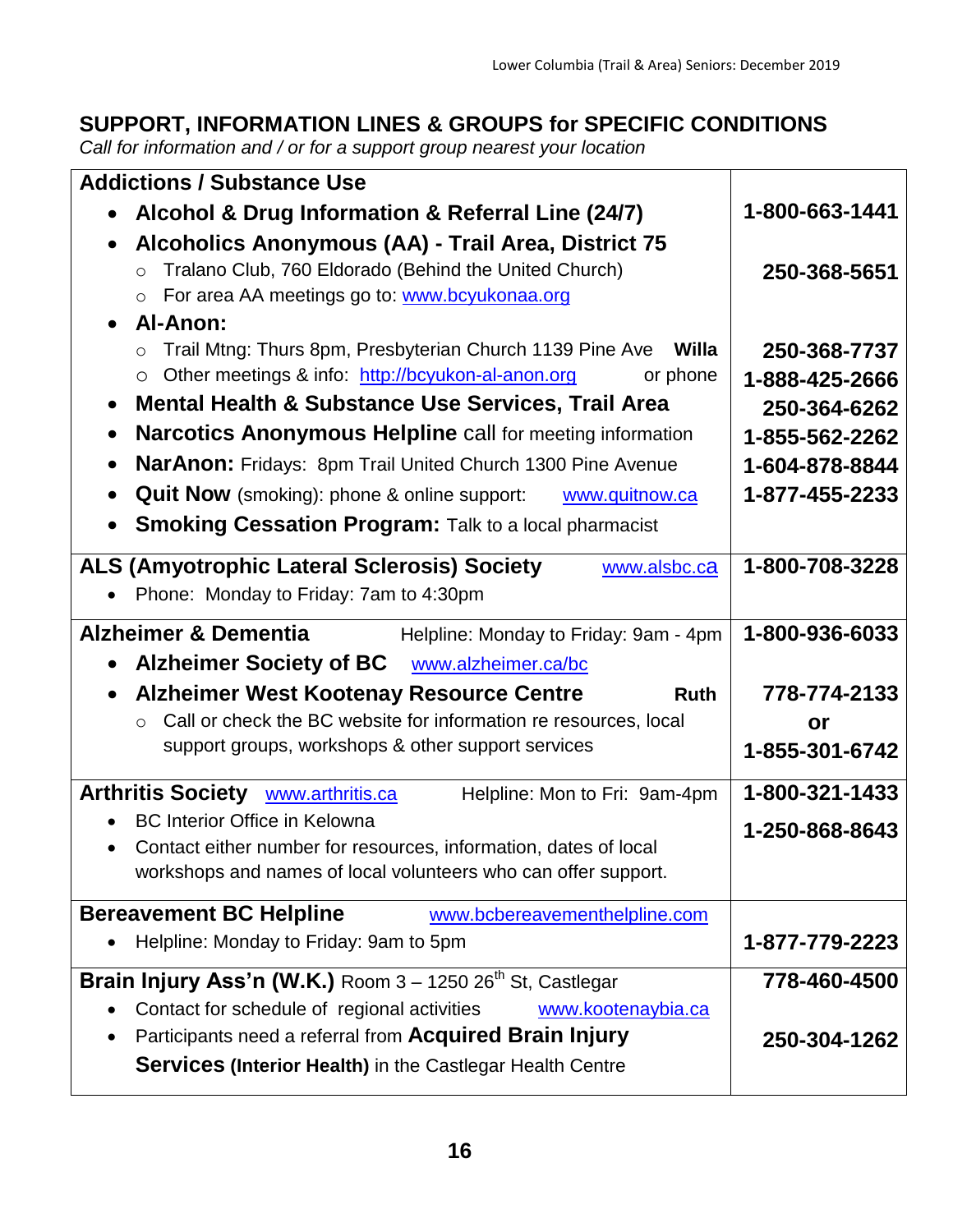| <b>Canadian National Institute for the Blind (CNIB)</b><br>www.cnib.ca                                    | 1-800-563-2642 |
|-----------------------------------------------------------------------------------------------------------|----------------|
| Kelowna office:<br>Support & services to help with vision loss                                            | 250-763-1191   |
| <b>Cancer</b>                                                                                             |                |
|                                                                                                           |                |
| BC Cancer Agency: Cancer Care for the Southern Interior<br>399 Royal Avenue, Kelowna,: www.bccancer.bc.ca | 1-800-403-8222 |
| $\circ$<br>Prevention, screening & early detection, diagnosis & treatment<br>$\circ$                      |                |
| services, Pain & Symptom management clinic, support &                                                     |                |
| community programs, research & education                                                                  |                |
| <b>Southern Interior Rotary Lodge 2251 Abbott Street, Kelowna</b>                                         | 250-712-2203   |
| Offers a safe, supportive, reasonably priced lodge for cancer                                             |                |
| patients while accessing treatment at the Cancer Centre                                                   |                |
| <b>Canadian Cancer Society WWW.cancer.ca</b><br>$\bullet$                                                 | 1-888-939-3333 |
| Information & Support Line open: Monday to Friday: 9am - 6pm<br>$\circ$                                   |                |
| <b>Caregiving:</b>                                                                                        |                |
| Family Caregivers of BC Society Call Mon - Fri: 8:30am to 4pm                                             | 1-877-520-3267 |
| Provides education, resources, information packages and other                                             |                |
| support for caregivers. www.familycaregiversbc.ca                                                         |                |
| <b>Chronic Disease Management</b>                                                                         |                |
| Support and Information programs for chronic Diabetes and Heart                                           | 250-364-6292   |
| disease at the Kiro Wellness Centre                                                                       |                |
| <b>Self-Management Program:</b> A free, 6 week program (on-line & in                                      | 1-866-902-3767 |
| communities) that offers info & teaches skills to manage various                                          |                |
| chronic health problems. www.selfmanagementbc.ca                                                          |                |
| <b>Chronic Pain Management &amp; Local Resources</b>                                                      |                |
| List of local care providers & resources<br>www.kb.fetchbc.ca                                             |                |
| <b>Crohn's &amp; Colitis Foundation of Canada</b><br>www.crohnsandcolitis.ca                              | 1-800-513-8202 |
| <b>Deaf &amp; Hard of Hearing (Western Institute)</b><br>www.widhh.com                                    | 1-888-736-7391 |
| TTY:                                                                                                      | 1-604-736-2527 |
|                                                                                                           |                |
|                                                                                                           |                |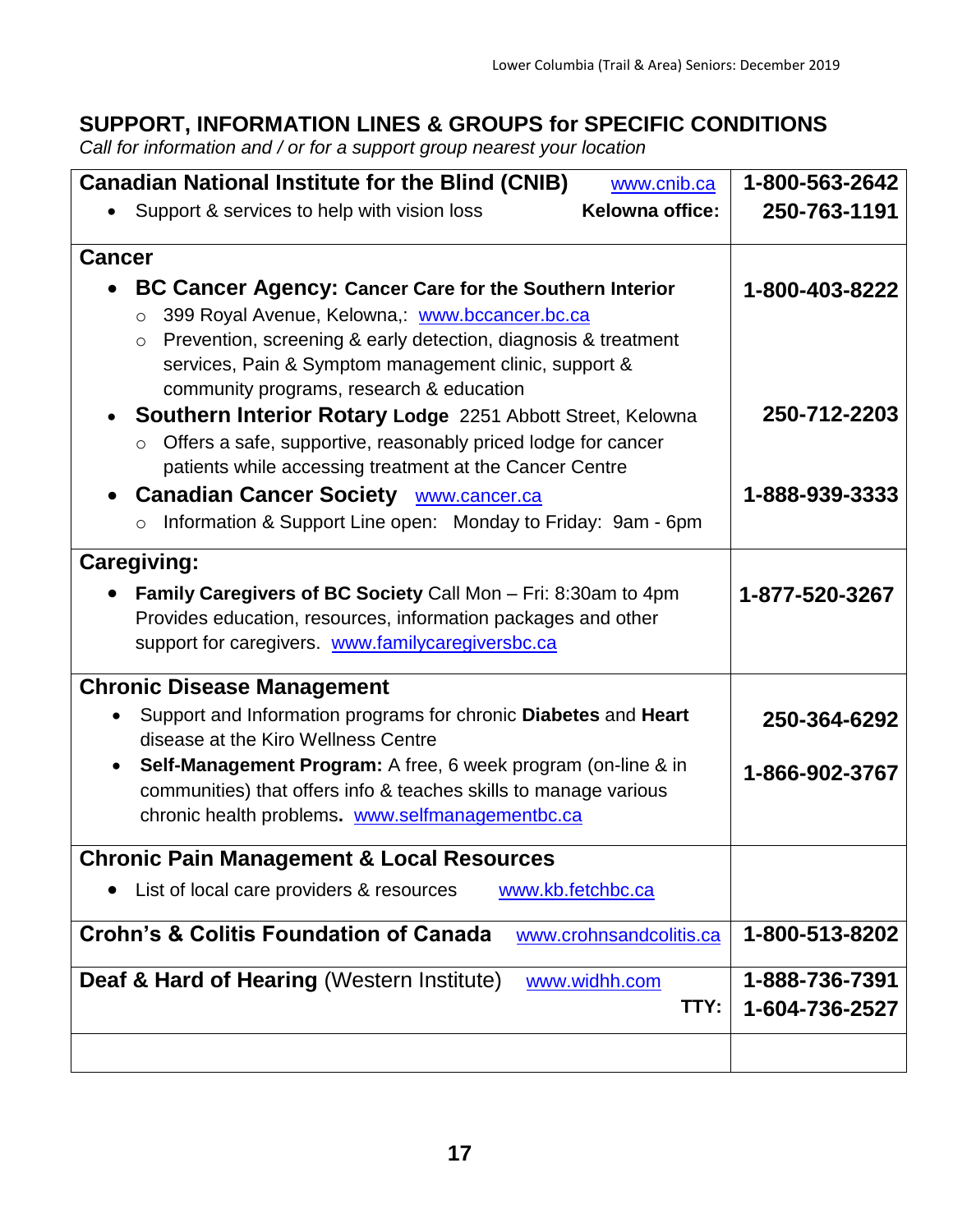| <b>Dental</b>                                                                                                    |                |
|------------------------------------------------------------------------------------------------------------------|----------------|
| <b>Dental Access Fund:</b> urgent dental care for low income<br><b>Fran</b>                                      | 250-364-2326   |
| adults. Has information about the TEETH Clinic (below)                                                           | <b>Ext 239</b> |
| West Kootenay Community TEETH lower cost dental care for<br>$\bullet$                                            |                |
| those living on a low income. Make an appointment to apply & register                                            | 250-364-1104   |
| at Career Development Services (CDS) 1565 Bay Ave<br>or phone the TEETH Information Hotline for more information | 250-352-6560   |
|                                                                                                                  |                |
| <b>Diabetes</b>                                                                                                  |                |
| <b>Diabetes resources &amp; support</b> at Kiro Wellness Centre                                                  | 250-364-6292   |
| Also see Chronic Disease Management (page 17)<br>$\bullet$                                                       |                |
| Canadian Diabetes Ass'n Info & Support 10:30am - 9:30pm                                                          | 1-800-226-8464 |
| <b>BC Regional Office</b><br>www.diabetes.ca<br>$\bigcirc$                                                       | 1-800-665-6526 |
| <b>End of Life / Palliative Care</b>                                                                             |                |
| The Greater Trail Hospice Society<br>www.trailhospice.org                                                        | 250-364-6204   |
| See Hospice (page 12) for full description of available services                                                 |                |
| Home Health Services (IHA) see page 8<br>$\bullet$                                                               | 250-364-6224   |
| Fibromyalgia & Chronic Fatigue Syndrome                                                                          |                |
| <b>ME/FM Society of BC</b><br>www.mefm.bc.ca                                                                     | 1-888-353-6322 |
| <b>Heart</b>                                                                                                     |                |
| See Chronic Disease Management program (page 17)                                                                 |                |
| Heart & Stroke Foundation of BC: www.heartandstroke.bc.ca                                                        | 1-866-432-7833 |
| <b>Kidney(Renal) Disease</b>                                                                                     |                |
| <b>Kiro Kidney Care &amp; Clinic: Psychosocial support, referrals,</b><br>$\bullet$                              | 250-364-6270   |
| information and resources for non-hospitalized patients.                                                         |                |
| Kidney Foundation of Canada www.kidney.ca                                                                        | 1-800-567-8112 |
| Offers a peer support phone group "Kidney Connect"                                                               |                |
|                                                                                                                  |                |
|                                                                                                                  |                |
|                                                                                                                  |                |
|                                                                                                                  |                |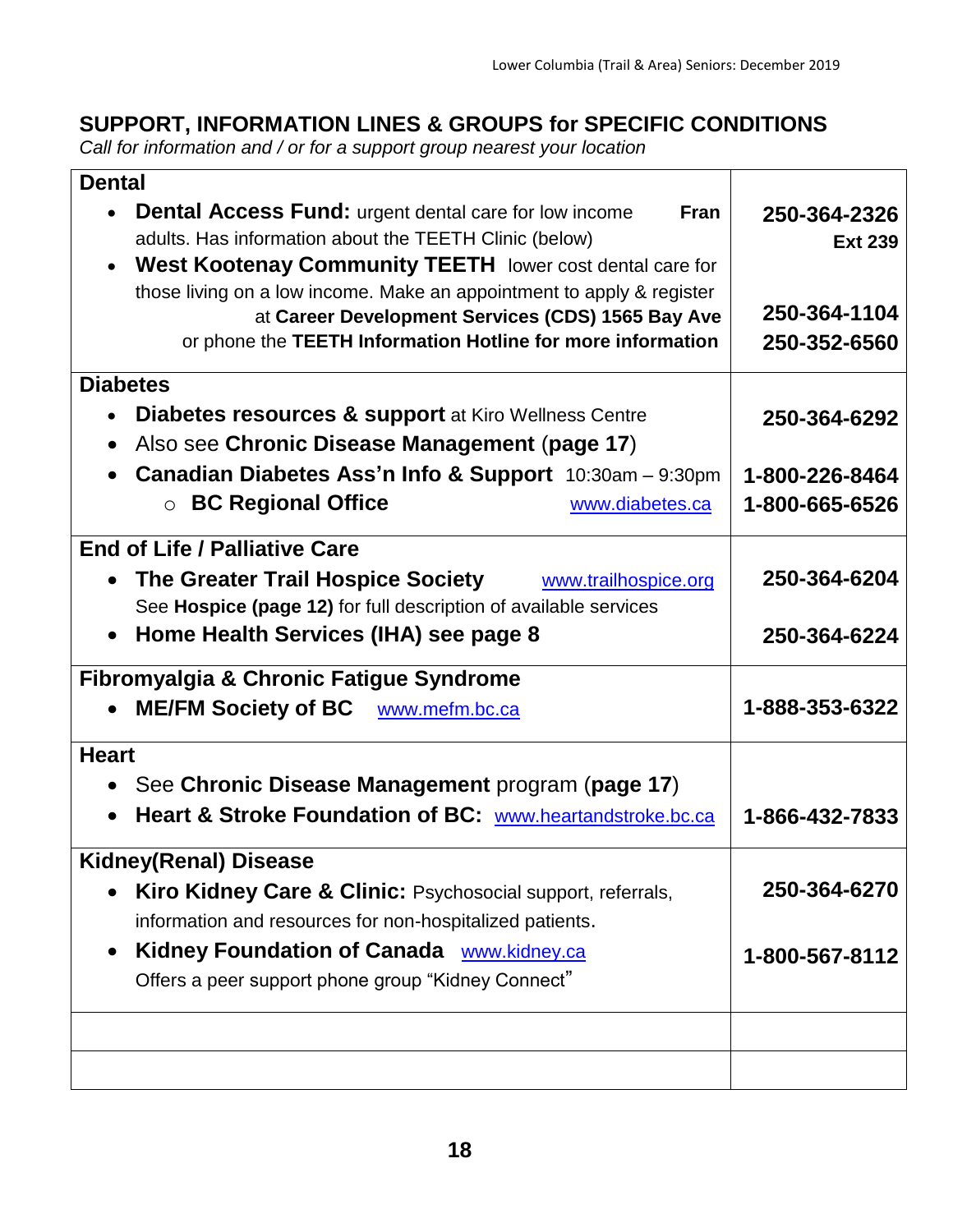| <b>Lung (Respiratory) Disease</b>                                                                                                    |                 |
|--------------------------------------------------------------------------------------------------------------------------------------|-----------------|
| <b>BC Lung Association www.bc.lung.ca</b><br>Call with questions<br>$\bullet$                                                        | 1-800-665-5864  |
| <b>Private Respiratory testing &amp; equipment (page 10)</b>                                                                         |                 |
| <b>Lupus Society (BC)</b><br>www.bclupus.org                                                                                         | 1-866-585-8787  |
|                                                                                                                                      |                 |
| <b>Mental Health</b>                                                                                                                 |                 |
| <b>Canadian Mental Health Association - BC www.cmha.bc.ca</b>                                                                        | 1-800-555-8222  |
| CMHA "Bounce Back": Resources help adults with symptoms of                                                                           | 1-866-639-0522  |
| depression and anxiety. Doctor's referral needed for some, but Online                                                                |                 |
| Program available to all:<br>www.bouncebackonline.ca                                                                                 |                 |
| Here To Help: www.heretohelp.bc.ca<br>$\bullet$                                                                                      |                 |
| Comprehensive website with resources & links to information re<br>specific mental health illnesses, substance use & eating disorders |                 |
| <b>Trail Mental Health &amp; Substance Use Elder Services</b><br>$\bullet$                                                           | 250-364-6262    |
| <b>Mental Health &amp; Substance Use Consumer &amp; Family</b><br>$\bullet$                                                          | 250-364-2326    |
| <b>Support</b>                                                                                                                       | <b>Ext 231</b>  |
|                                                                                                                                      |                 |
| Alzheimer/Dementia Support Information: See Page 16                                                                                  |                 |
|                                                                                                                                      |                 |
| <b>Multiple Sclerosis Society of Canada</b><br>Lonnie                                                                                | 1-800-268-7582  |
| Phone or see website for support & info<br>www.mssociety.ca                                                                          | <b>Ext 7259</b> |
| <b>Nutrition:</b><br>www.healthlinkbc.ca                                                                                             |                 |
| <b>Dietician Info Helpline: Monday to Friday: 9am-5pm</b>                                                                            | 811             |
|                                                                                                                                      |                 |
| Parkinson Society of BC www.parkinson.bc.ca                                                                                          | 1-800-668-3330  |
| Meets 3 <sup>rd</sup> Tues/ month: 11:30am at the Colander, Trail<br><b>Confirm</b>                                                  | 250-367-9258    |
| <b>Scleroderma Association of BC</b><br>www.sclerodermabc.ca                                                                         | 1-888-940-9343  |
|                                                                                                                                      |                 |
| <b>Stroke Recovery</b><br><b>Support group</b> for stroke survivors and caregivers<br><b>Rachel</b>                                  | 250-512-1351    |
| Thurs: 11:30am -12:30pm (Sept-June) ; Call for location                                                                              |                 |
| <b>Stroke Recovery Association of BC</b><br>$\bullet$                                                                                | 1-888-313-3377  |
| www.strokerecoverybc.ca                                                                                                              |                 |